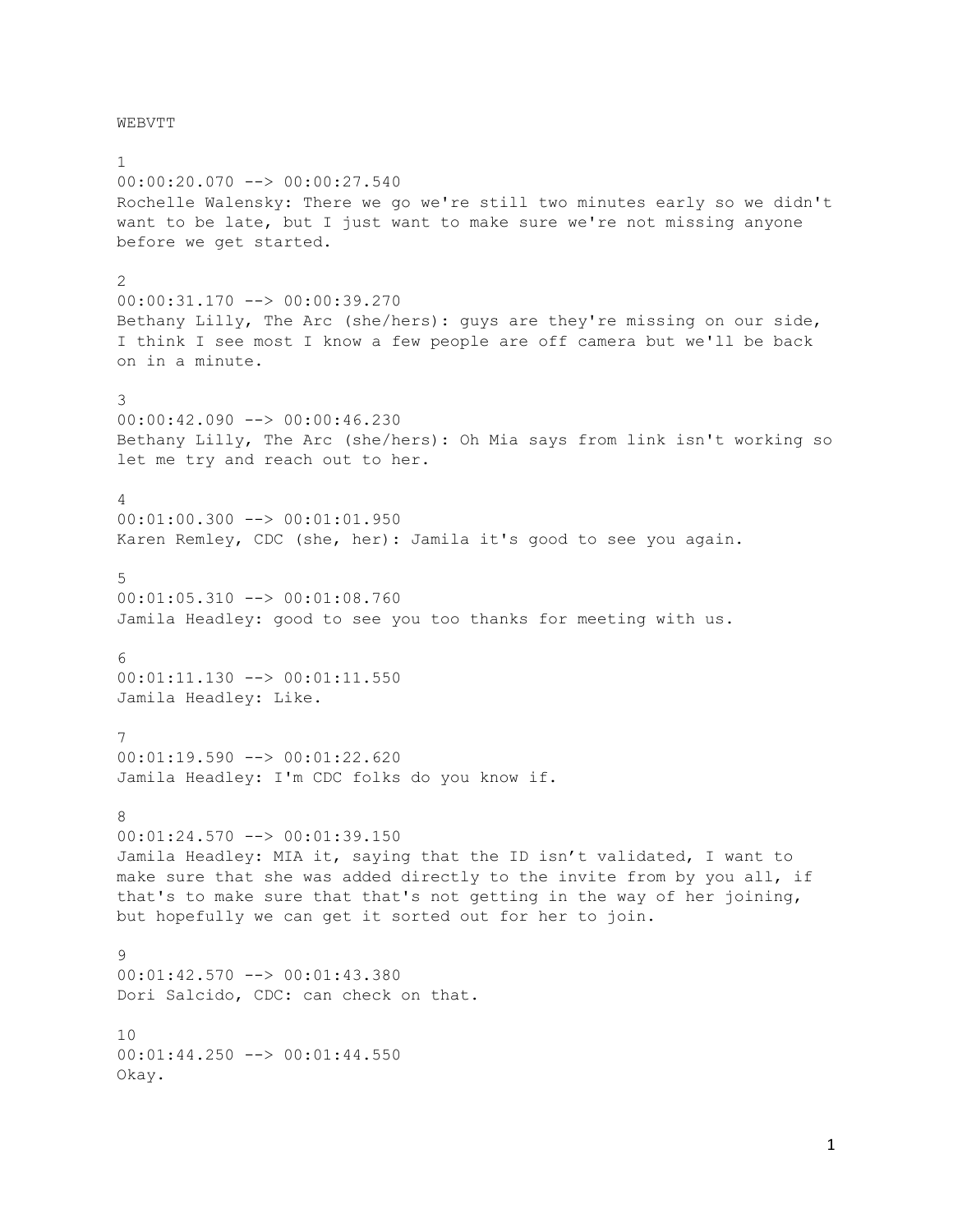11 00:02:03.240 --> 00:02:03.780 Bethany Lilly, The Arc (she/hers): There we go. 12 00:02:10.710 --> 00:02:13.290 Karen Remley, CDC (she, her): Bethany do you want us to get started. 13  $00:02:13.800$  -->  $00:02:15.090$ Bethany Lilly, The Arc (she/hers): I think that'd be great okay. 14 00:02:15.150 --> 00:02:16.290 Karen Remley, CDC (she, her): Great well. 15 00:02:16.530 --> 00:02:33.120 Karen Remley, CDC (she, her): Good afternoon, everyone I'm Karen Remley the Director of the National Center on Birth Defects and Developmental Disabilities at CDC and it is my pleasure to introduce Dr Rochelle Walensky, who is the director of the centers for Disease Control I'll turn it over to you, Dr. Walensky. 16 00:02:33.570 --> 00:02:44.100 Rochelle Walensky: Thank you so much, Dr. Remley good afternoon I'm really grateful to have this time with you and really to be able to talk with you directly and mostly to hear from you. 17 00:02:44.520 --> 00:02:50.670 Rochelle Walensky: And I hope that today's conversation can be an opportunity for me to listen, there are many things I could say. 18 00:02:51.030 --> 00:02:58.710 Rochelle Walensky: But, really, what I want to do today is listen and to learn from you on how we can do better how CDC can do better, and how I can do better. 19 00:02:59.400 --> 00:03:11.730 Rochelle Walensky: I acknowledge that my words last week, though unintentional were hurtful and I'm sorry for that and for how they reflect on me this agency and our federal COVID response. 20  $00:03:12.180$  -->  $00:03:25.500$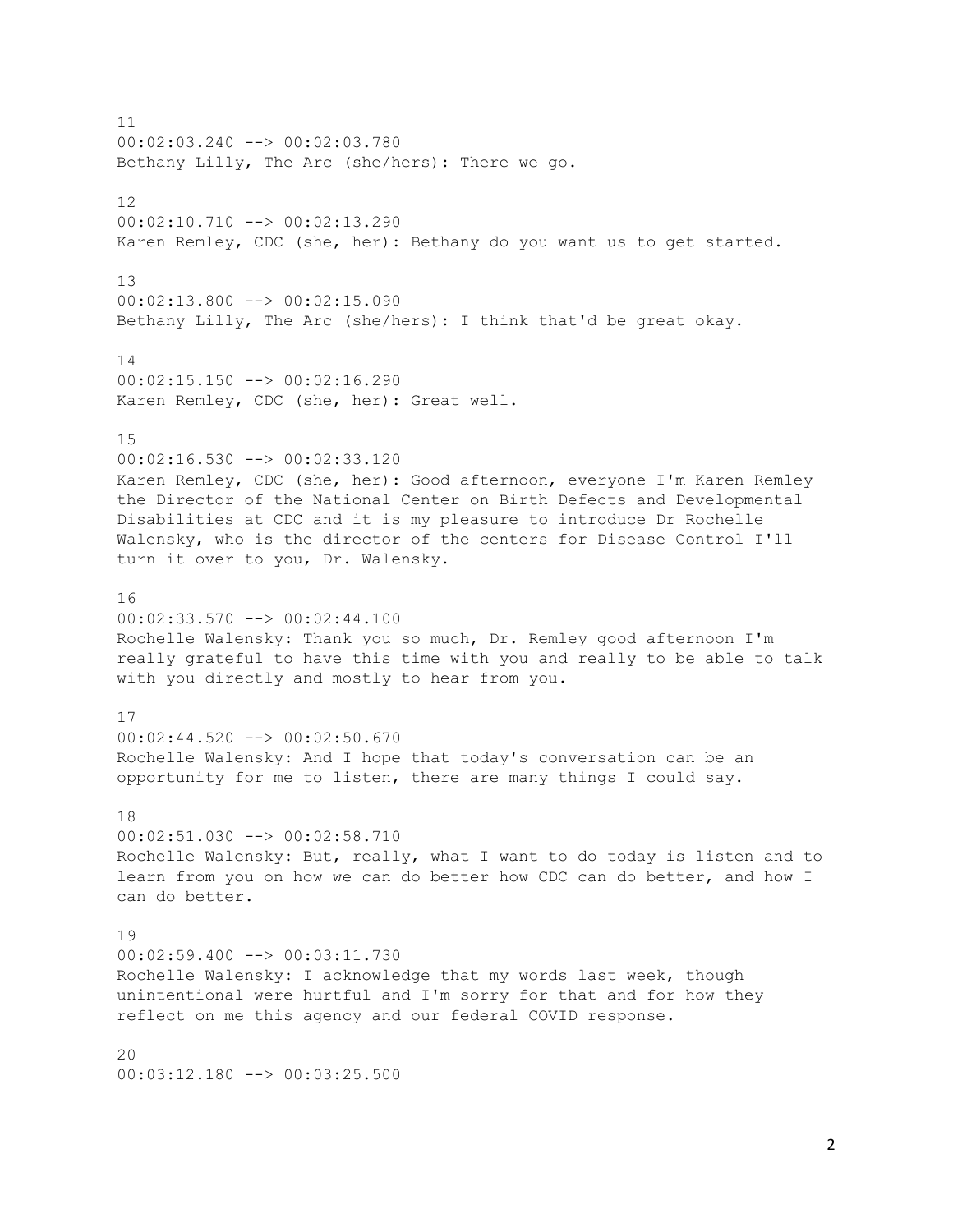Rochelle Walensky: Those words don't represent, who I am or how I live my life. I spent my academic career focused on breaking down barriers, increasing access, partnering with communities, and advocating for policy change. 21 00:03:26.430 --> 00:03:37.290 Rochelle Walensky: As a doctor, in my own clinical practice, I saw each patient as a person, as a mother, a father, a child, an individual and not as their disease or their disability. 22 00:03:38.280 --> 00:03:52.950 Rochelle Walensky: One of the reasons I'm in this role as the Director is that I saw the devastating disparities and inequities that existed even before COVID-19 and which were made worse by this pandemic and I fought at every opportunity to address them. 23  $00:03:54.090$  -->  $00:04:04.680$ Rochelle Walensky: You just met Dr. Karen Remley, many of you know her already. She's here with us today, because we take this work so very seriously with the disability community. 24 00:04:05.430 --> 00:04:22.590 Rochelle Walensky: I appreciate having this time with you and how we can do more and learn more so that we can all do better, so thank you for taking the time, thank you for joining, and thank you for convening us and I'm here to listen I'll turn things over to Bethany Thank you. 25 00:04:23.910 --> 00:04:27.750 Bethany Lilly, The Arc (she/hers): Thank you so much, I am also really glad that we could find the time to chat. 26 00:04:28.260 --> 00:04:35.610 Bethany Lilly, The Arc (she/hers): It would be really helpful for us if folks from the CDC like Karen who I've actually never met before could introduce themselves in the chat I. 27 00:04:35.910 --> 00:04:41.340 Bethany Lilly, The Arc (she/hers): don't want to spend time on that, since we don't have a lot of time, but just to give us a sense of who else is participating.  $28$ 00:04:41.820 --> 00:04:53.040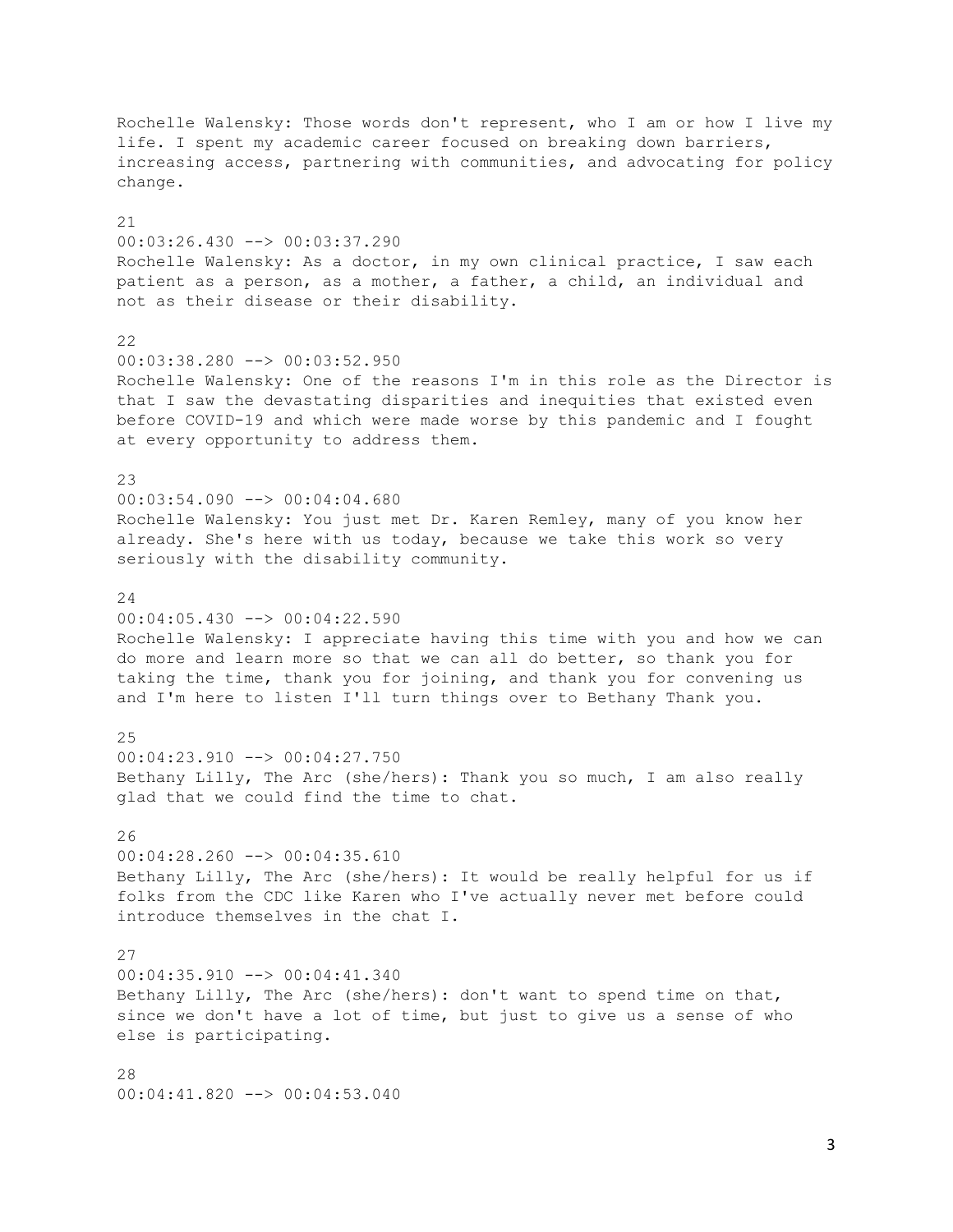Bethany Lilly, The Arc (she/hers): and we, as I said, are very grateful, this time for this time because we wanted to discuss specifically why this was hurtful and what our community has been experiencing over the past two years. 29 00:04:53.430 --> 00:05:02.610 Bethany Lilly, The Arc (she/hers): And it sounds like you have some experience from that but it's very different from a provider perspective than it is from being a person with lived experience and being a person with a disability. 30  $00:05:03.390$  -->  $00:05:07.230$ Bethany Lilly, The Arc (she/hers): we're not here really to soothe our own feelings, but we feel that the CDC. 31  $00:05:07.560$  -->  $00:05:16.590$ Bethany Lilly, The Arc (she/hers): really needs to take steps to return the trust of the disability community not based exclusively on your comments but based on policy actions over the past two years. 32 00:05:16.920 --> 00:05:24.090 Bethany Lilly, The Arc (she/hers): And we want to establish a couple things the beginning, and we appreciate you expressing that you will apologize for this being hurtful. 33  $00:05:24.690$  -->  $00:05:34.650$ Bethany Lilly, The Arc (she/hers): For us it's very friendly folks that did feel hurt um we understand you were referring to a study we understand that your remarks were cut by the network and that others have taken them out of context, and we know that must have been. 34  $00:05:35.010$  -->  $00:05:40.560$ Bethany Lilly, The Arc (she/hers): challenging in many ways, but the study you were referring to we represent the folks in that study, who died. 35 00:05:41.040 --> 00:05:47.730 Bethany Lilly, The Arc (she/hers): And those people with for or more comorbidities those lives remain at less risk at this point because of them are calling and. 36 00:05:48.090 --> 00:05:50.940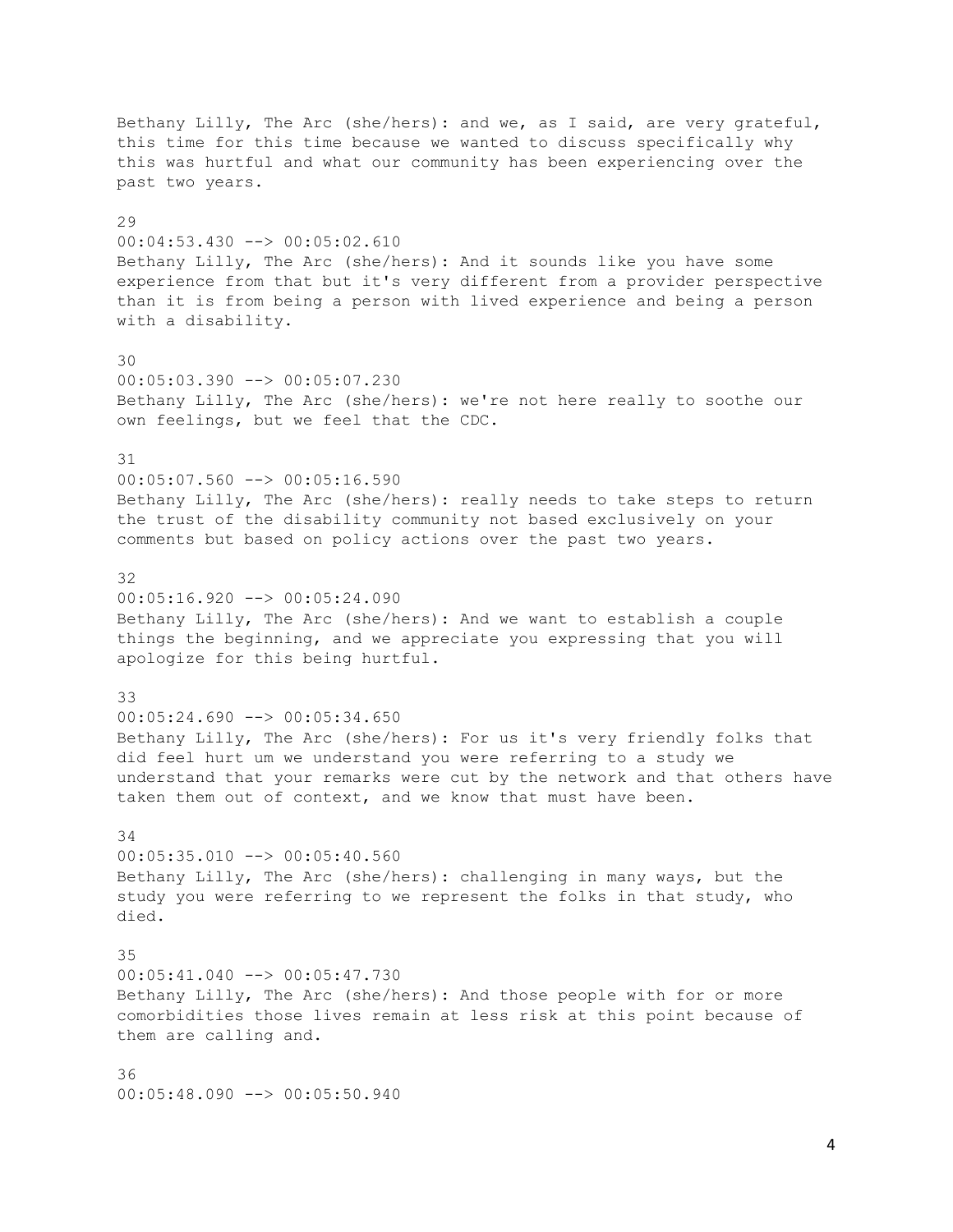Bethany Lilly, The Arc (she/hers): Throughout the pandemic, we have in the folks who have died so. 37  $00:05:51.330$   $\rightarrow$   $\rightarrow$  00:05:59.760 Bethany Lilly, The Arc (she/hers): I really want to turn it over to Matt and to Julia and to Elena and Natalie to talk a little bit more about the experiences we've seen over the past two years. 38 00:06:00.090 --> 00:06:06.390 Bethany Lilly, The Arc (she/hers): And then I'll go ahead and we can turn it over to some of the more concrete policy asks we have but I'll start by kicking it over to Matt. 39  $00:06:12.300$  -->  $00:06:13.350$ Jamila Headley: Matt we can't hear you. 40 00:06:15.510 --> 00:06:26.310 Matthew Cortland: Thank you, can you hear me now? fantastic, my name is Matthew Cortland. Thank you all for being here today, I am a senior fellow at Data for Progress where I focus on chronic illness and disability. 41 00:06:26.820 --> 00:06:40.950 Matthew Cortland: At the outset I want to apologize if I'm not at my best, right now, my partner has COVID 19 and is isolating in the other end of our home and, as I am up at night listening to her cough. 42  $00:06:42.510$   $\rightarrow$   $00:06:48.900$ Matthew Cortland: As someone you know she has three or more chronic health conditions co-morbidities four or more actually co-morbidities. 43  $00:06:50.340$  -->  $00:06:57.360$ Matthew Cortland: I worry about her because her life matters a great deal to me, and I know that she's up at night worrying about me getting sick because. 44 00:06:58.740 --> 00:07:04.440 Matthew Cortland: I am also one of the 10s of I am also one of the 10s of millions of Americans with four or more comorbidities. 45 00:07:05.130 --> 00:07:09.960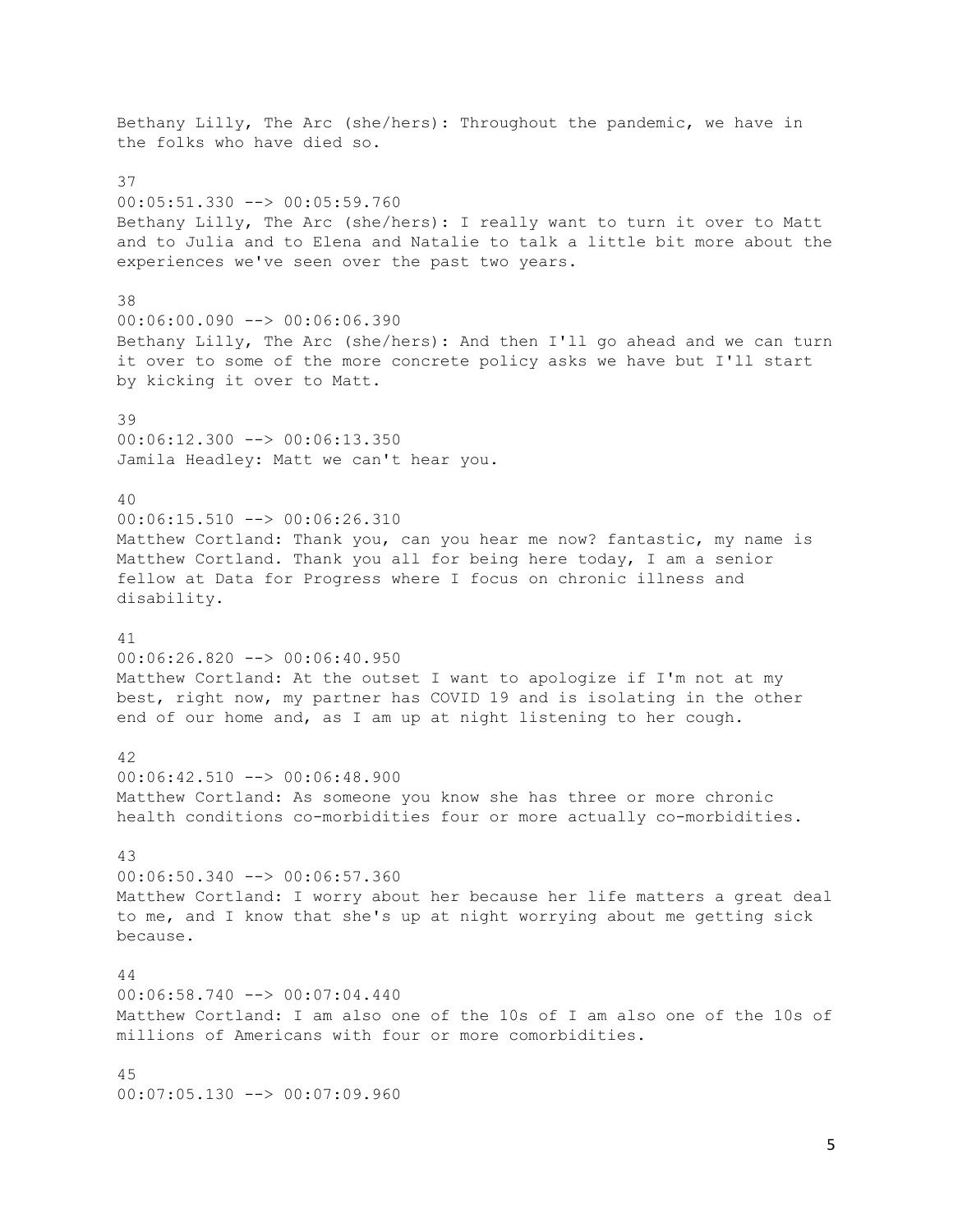Matthew Cortland: And I'm immunocompromised. I don't I don't want to debate specific prevalence studies, but about 3%. 46  $00:07:10.500$   $\rightarrow$   $00:07:15.390$ Matthew Cortland: of Americans, including children and adults are you know immunocompromised, we are literally millions of people. 47 00:07:15.960 --> 00:07:22.140 Matthew Cortland: I appreciate your apology understand that to some extent, your remarks were taken out of context, but it is not at all, encouraging. 48  $00:07:22.590$  -->  $00:07:38.070$ Matthew Cortland: To us or our loved ones that COVID-19 mortality amongst the vaccinated is falling disproportionately on those who are medically complex, who are immunocompromised, who are disabled, who are chronically ill with that I'll turn this over to Julia. Thank you again for being here. 49 00:07:41.520 --> 00:07:51.270 Julia Bascom: Thanks Matt and thank you, Director I'm also a person with four high-risk conditions for COVID and many other co-occurring condition, I represent the Autistic Self-advocacy Network. 50  $00:07:51.780$  -->  $00:07:59.670$ Julia Bascom: Which means I represent a community where people are already at high risk and it's common to additionally have multiple other disabilities and risk factors. 51 00:08:00.300 --> 00:08:12.030 Julia Bascom: What people with disabilities have heard consistently over the course of the pandemic is that our deaths are expected inevitable and less tragic than the deaths of other people. 52 00:08:12.750 --> 00:08:20.280 Julia Bascom: And we heard this message prior to the pandemic as well, we know it's actually the default implicit belief that most people have about people with disabilities. 53 00:08:20.820 --> 00:08:28.410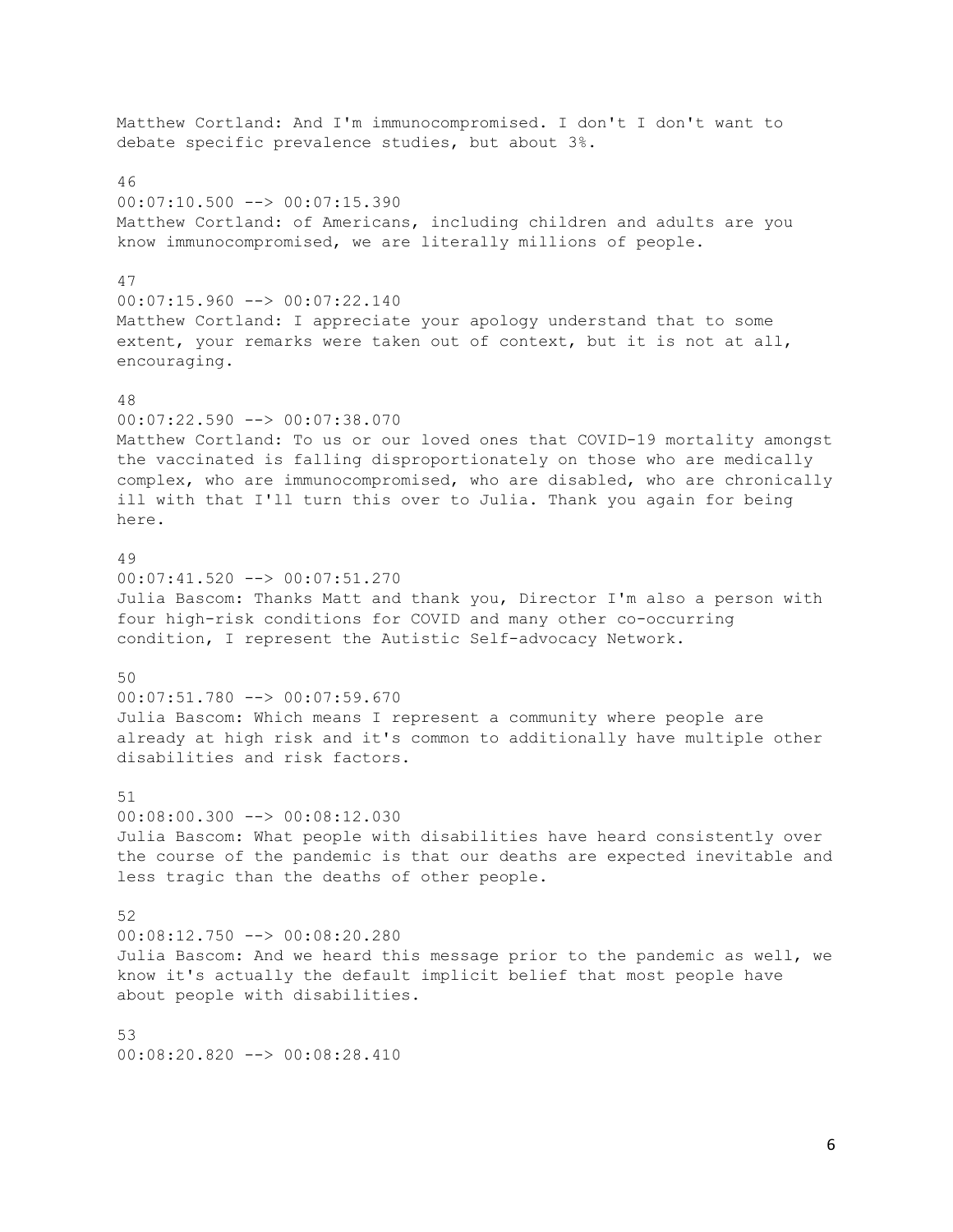Julia Bascom: And sometimes this belief is expressed directly through word, but often is expressed through action like policy choices, or through an absence of action. 54 00:08:29.100 --> 00:08:35.970 Julia Bascom: And over the past few years, what I've seen from my community is that many disabled people have looked at the policies put forth by the CDC. 55 00:08:36.540 --> 00:08:40.500 Julia Bascom: and have been forced to conclude the position of the CDC is that it matters less when we die. 56  $00:08:41.310$  -->  $00:08:52.650$ Julia Bascom: When you were talking about the death of people like me and you dismissed us as being unwell, to begin with, you were saying what we've heard loud and clear, for two years, I also really appreciate the apology, and I think the disability community will too. 57  $00:08:54.150$   $\rightarrow$  00:09:03.030 Julia Bascom: What we're going to need to see that apology really translated into those policy actions and I'm hoping we could spend the majority of our time talking about that. Thank you I'm going to pass it to Natalie. 58 00:09:05.760 --> 00:09:25.590 Natalie Kean (she/her) Justice in Aging: Good afternoon. I'm Natalie Kean and I'm here today on behalf of Justice In Aging and the older adults in our communities that have heard this message too that their deaths are inevitable and their lives are not valued and this is especially true for older adults with disabilities. 59  $00:09:26.640$  -->  $00:09:43.260$ Natalie Kean (she/her) Justice in Aging: And for communities of color who are losing their elders because policy choices are not valuing their lives. So many of the people with multiple chronic conditions in the study you were referring to, and in our country. 60  $00:09:44.400$  -->  $00:10:02.790$ Natalie Kean (she/her) Justice in Aging: are older adults themselves and people with disabilities age, and we need to keep that in mind, this is not a monolith and we need to take specific, targeted actions with our

policies and that's what we're here to ask for today.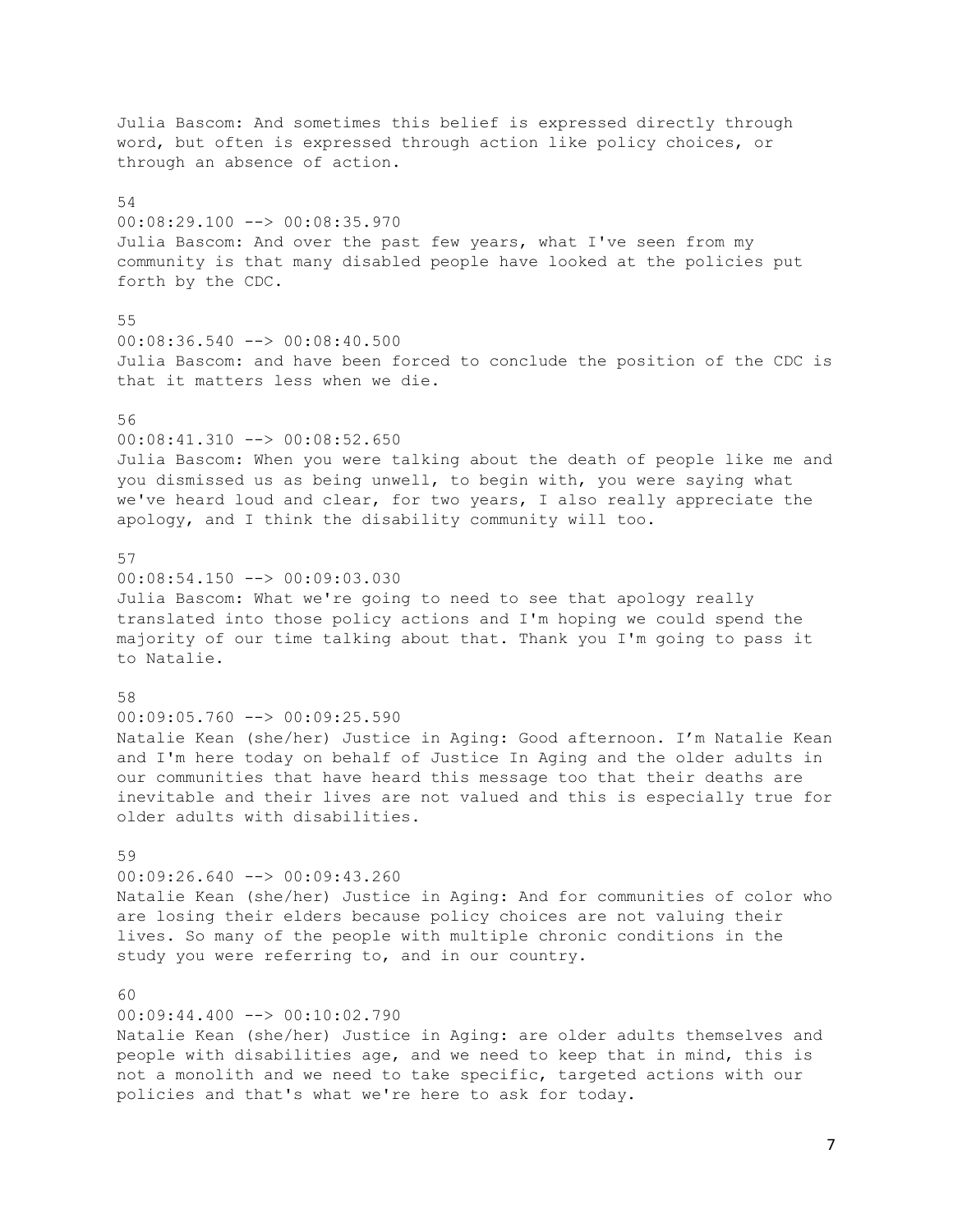## 61 00:10:03.480 --> 00:10:04.080 Elena. 62 00:10:05.340 --> 00:10:06.600 Elena Hung, Little Lobbyists (she/her): Thank you, thank you Natalie.  $63$  $00:10:08.250$  -->  $00:10:22.440$ Elena Hung, Little Lobbyists (she/her): Thank you, I am Elene Hung I am here on behalf of Little Lobbyists, a family lead group advocating for children with complex medical needs and disabilities and, in addition to what the others have already said, I want to know.. 64 00:10:23.610 --> 00:10:36.480 Elena Hung, Little Lobbyists (she/her): Dr. Walensky that both your comments and your policy choices as Director are also extremely damaging to chronically ill and disabled children who, I assure you are watching and listening. 65 00:10:37.110 --> 00:10:45.240 Elena Hung, Little Lobbyists (she/her): I'm a mom to an amazing seven-year-old disabled daughter Xiomara was born with a number of serious medical conditions. 66 00:10:46.170 --> 00:11:00.000 Elena Hung, Little Lobbyists (she/her): Including lung disease and chronic kidney disease. And Xiomara is the reason that I do this work she and I have worked together for several years now, to help make policies more inclusive and accessible for kids like her. 67 00:11:00.720 --> 00:11:07.350 Elena Hung, Little Lobbyists (she/her): and your comments and your policy choices conducted in your leadership role as part of this administration 68 00:11:08.400 --> 00:11:20.040 Elena Hung, Little Lobbyists (she/her): undermined the work that we are doing to raise our children our disabled children to see that their lives are worthy it undermines the work that I'm doing as a parent. 69

 $00:11:20.430$  -->  $00:11:30.420$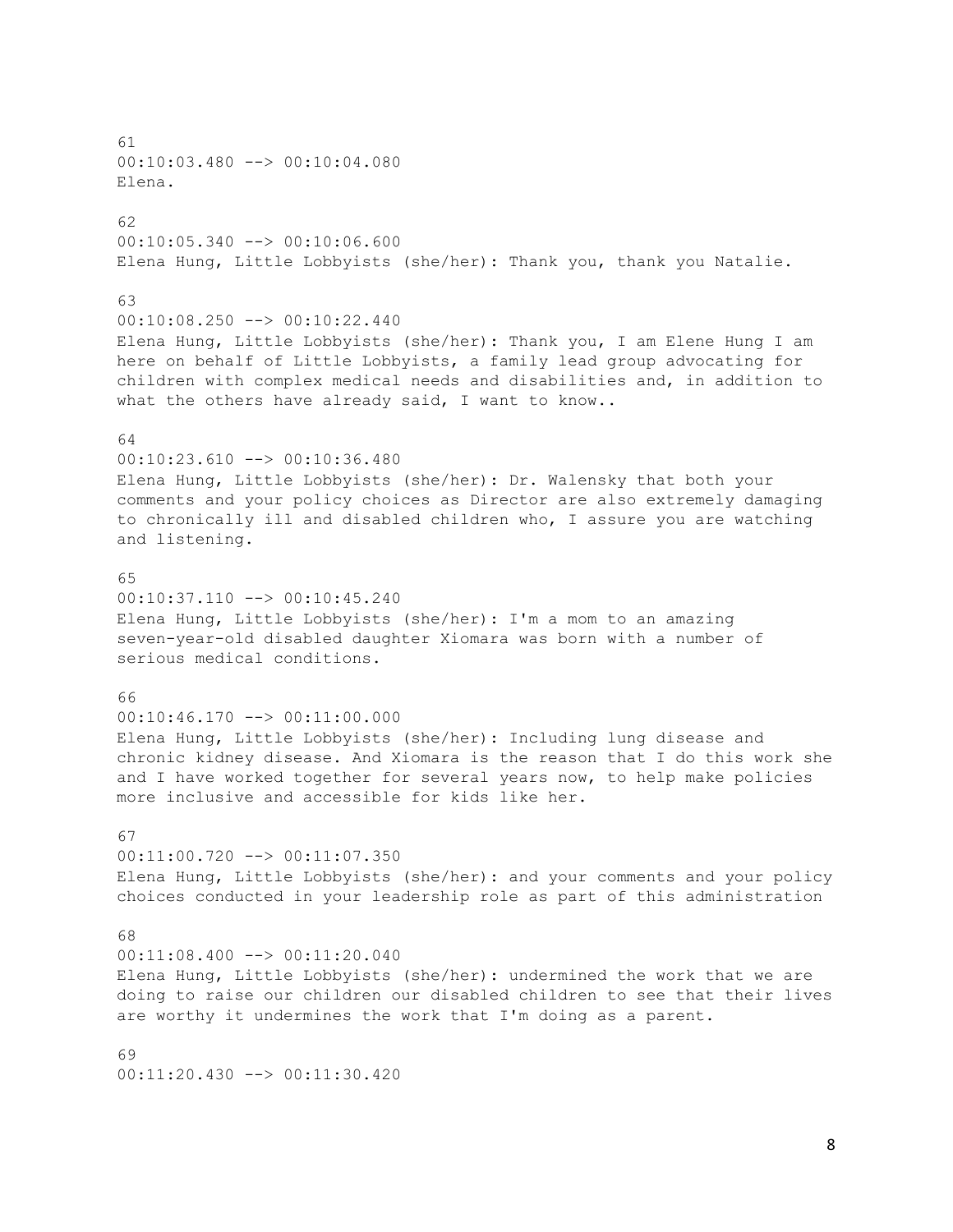Elena Hung, Little Lobbyists (she/her): the work that my organization is doing across the country and the work the disability community as a whole is doing to ensure that kids like mine, get a chance to grow up. 70 00:11:31.200 --> 00:11:48.540 Elena Hung, Little Lobbyists (she/her): When chronically ill and disabled people are dying at disproportionate rates and the CDC is telling chronically ill and disabled children, that that is their fate, and that is the part of the harm that is being done here that I want it to raise for your awareness, Bethany. 71 00:11:50.880 --> 00:11:51.690 Bethany Lilly, The Arc (she/hers): Thank you, Elena. 72 00:11:52.710 --> 00:11:57.300 Bethany Lilly, The Arc (she/hers): And thank you all, I mean, I know that it can always be hard to share personal experiences and I just want to. 73  $00:11:58.200$  -->  $00:12:07.560$ Bethany Lilly, The Arc (she/hers): Thank you, and I am sure everyone else on the call would also want to extend that thanks. Yesterday, we sent you a letter in conjunction with a number of other disability groups. 74 00:12:07.950 --> 00:12:15.450 Bethany Lilly, The Arc (she/hers): detailing specific policy actions that we would recommend that the CDC take to better serve the disability community and to start rebuilding that trust. 75 00:12:16.260 --> 00:12:27.030 Bethany Lilly, The Arc (she/hers): I want you to be fully aware that we have also requested a meeting with Secretary Becerra to discuss things that HHS can do. We understand that the CDC is only one actor among many governmental actors. 76  $00:12:28.170$  -->  $00:12:41.430$ Bethany Lilly, The Arc (she/hers): And we are also we've spoken some of us have spoken to the White House, and we expect those conversations to continue but we'd really like to get into a substantive discussion of some of the specific requests and recommendations we have, and so this can be. 77 00:12:43.110 --> 00:12:45.060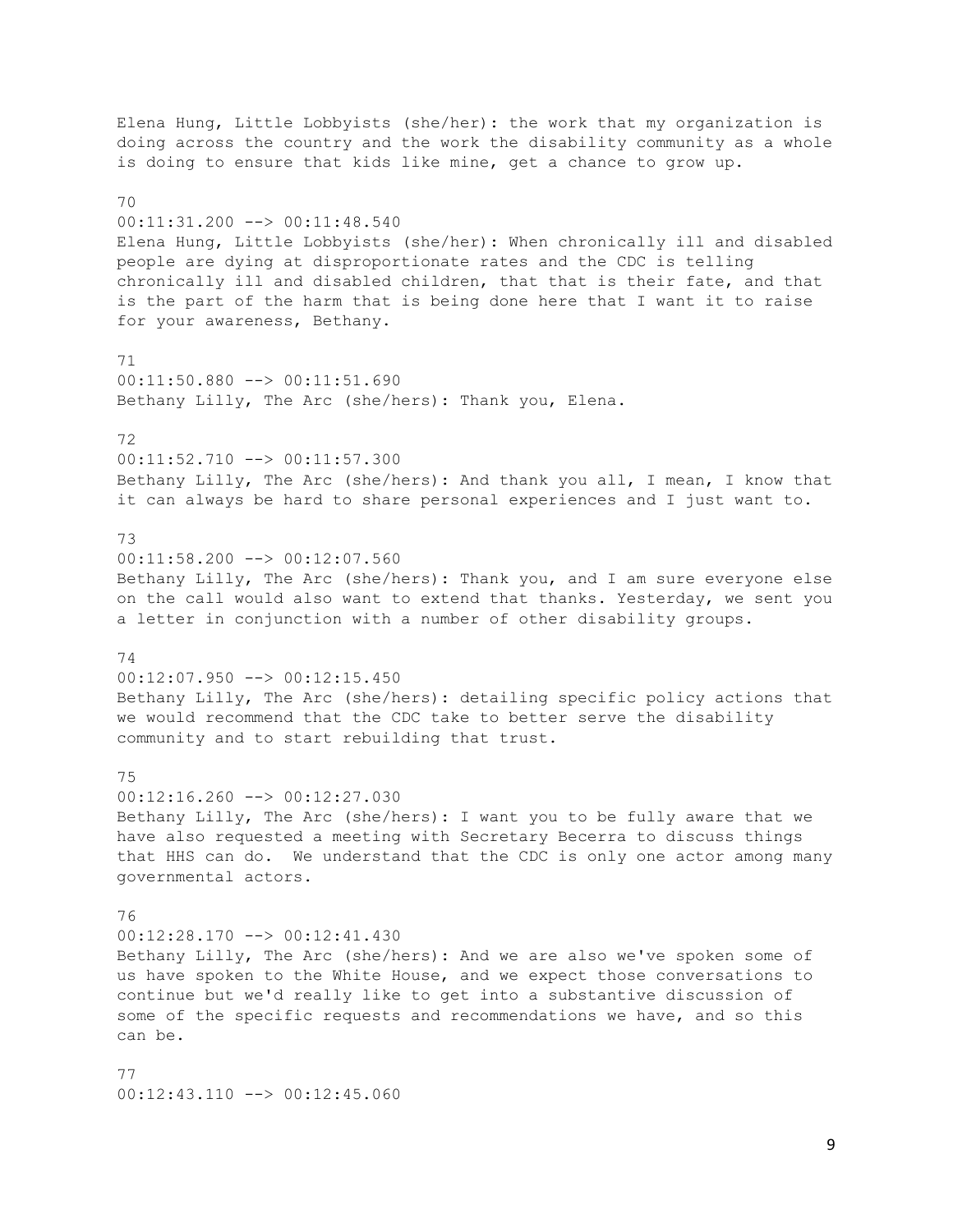## Bethany Lilly, The Arc (she/hers): Trying to keep us on time there we go. 78  $00:12:46.530$  -->  $00:12:55.710$ Bethany Lilly, The Arc (she/hers): So I will then turn it over to I'm going to turn it back over to Elena for a minute just to talk a little bit about some of the communication that we think would be helpful and then to Julia. 79  $00:12:56.250$   $\longrightarrow$   $00:13:04.050$ Elena Hung, Little Lobbyists (she/her): Oh, thank you, oh I'll try to be brief, so let's be clear that the trust between the CDC and the disability community. 80  $00:13:04.440$  -->  $00:13:09.900$ Elena Hung, Little Lobbyists (she/her): has been broken, we acknowledge the apology, you made at the start of this conversation. 81  $00:13:10.740$  -->  $00:13:16.110$ Elena Hung, Little Lobbyists (she/her): And that is the first step, the first step to repairing our relationship, the first step to repair that broken trust is 82 00:13:16.560 --> 00:13:25.380 Elena Hung, Little Lobbyists (she/her): a public apology, not just an apology to the organizations here, but a public apology from you Director to the larger disability community. 83  $00:13:25.890$  -->  $00:13:31.680$ Elena Hung, Little Lobbyists (she/her): And the reason we opened this meeting today discussing why this has been so hurtful is because we don't feel. 84  $00:13:32.160$  -->  $00:13:43.920$ Elena Hung, Little Lobbyists (she/her): that the CDC understands the impact of your words as Director and the actions have on our lives. We don't feel heard and we don't feel represented by our government. 85 00:13:44.550 --> 00:14:03.060 Elena Hung, Little Lobbyists (she/her): Many of us here have served on the disability policy team that helped inform an inclusive platform for

then candidate Joe Biden and based on these policies we worked really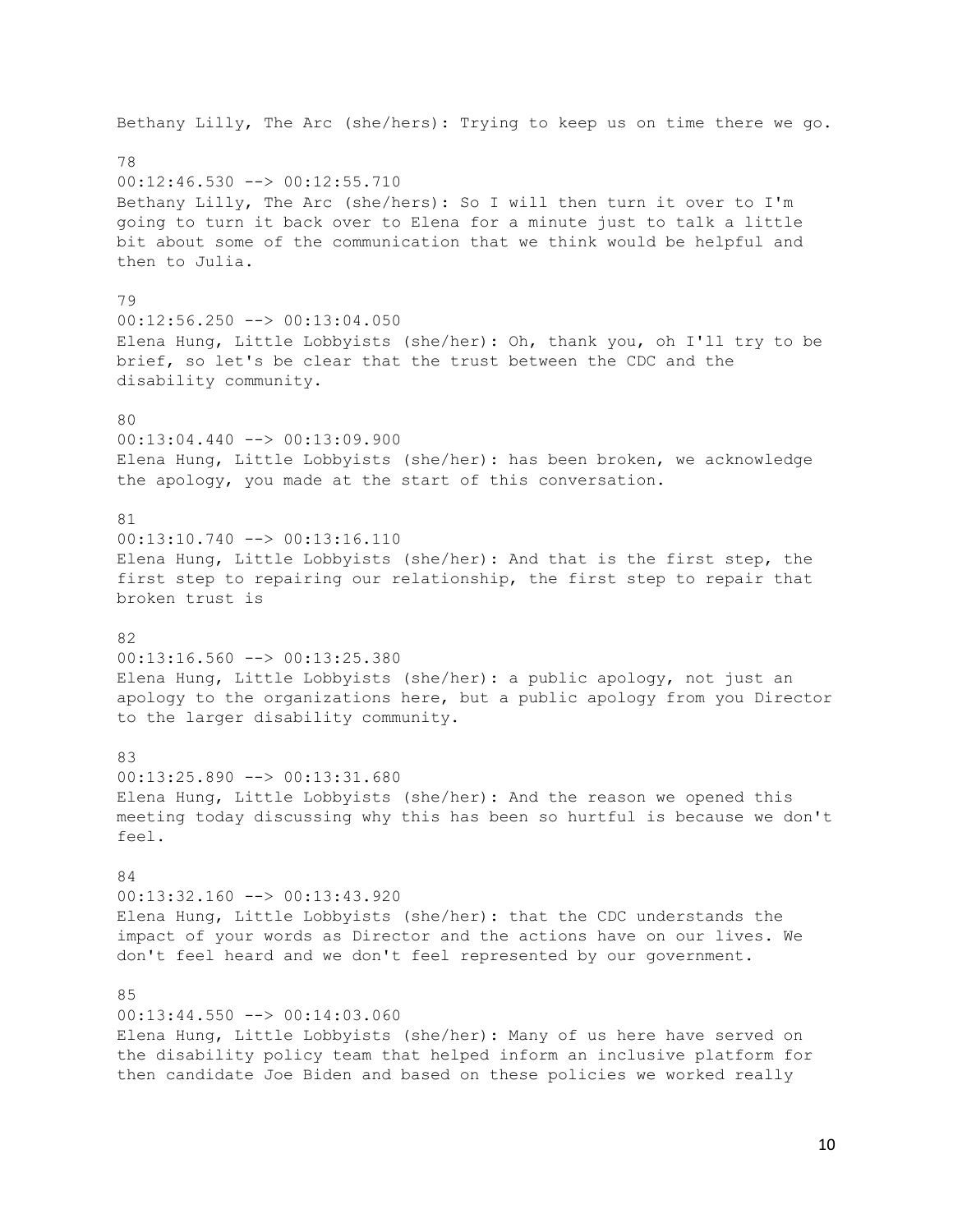hard to help elect and put in office this administration. My organization little lobbyists. 86  $00:14:04.080$   $\longrightarrow$   $00:14:19.920$ Elena Hung, Little Lobbyists (she/her): endorsed Joe Biden, specifically because of his explicit commitment to the disability community he promised me that he would protect my disabled child's health care, like it was his own and he made that same promise to the disability community. 87 00:14:20.970 --> 00:14:27.360 Elena Hung, Little Lobbyists (she/her): Our community has shown up time and again to protect public health, we let the efforts to save the ACA when it was under attack. 88 00:14:27.690 --> 00:14:35.940 Elena Hung, Little Lobbyists (she/her): We were the first to go into and stay in lockdown when the pandemic hit and yet time and again, our community has been forgotten. 89  $00:14:36.630$   $\rightarrow$   $00:14:41.550$ Elena Hung, Little Lobbyists (she/her): So when we tell you that we feel betrayed by this administration.  $90$ 00:14:42.210 --> 00:14:50.580 Elena Hung, Little Lobbyists (she/her): Please, please, please understand that we have been told in countless meetings and listening sessions by this administration, by you 91  $00:14:50.940$  -->  $00:15:08.730$ Elena Hung, Little Lobbyists (she/her): that people with disabilities, would not be left behind, and then we have spent the past year being left behind. And when we watch our disabled friends and family members die in congregate settings and die at disproportionate rates because of failed policies, it is a betrayal. 92 00:15:09.750 --> 00:15:22.800 Elena Hung, Little Lobbyists (she/her): When we are the ones who are most at risk in this pandemic, but have been left behind, without reliable and adequate access to life saving vaccines masks and testing, it is a betrayal.  $93$ 

00:15:23.370 --> 00:15:32.130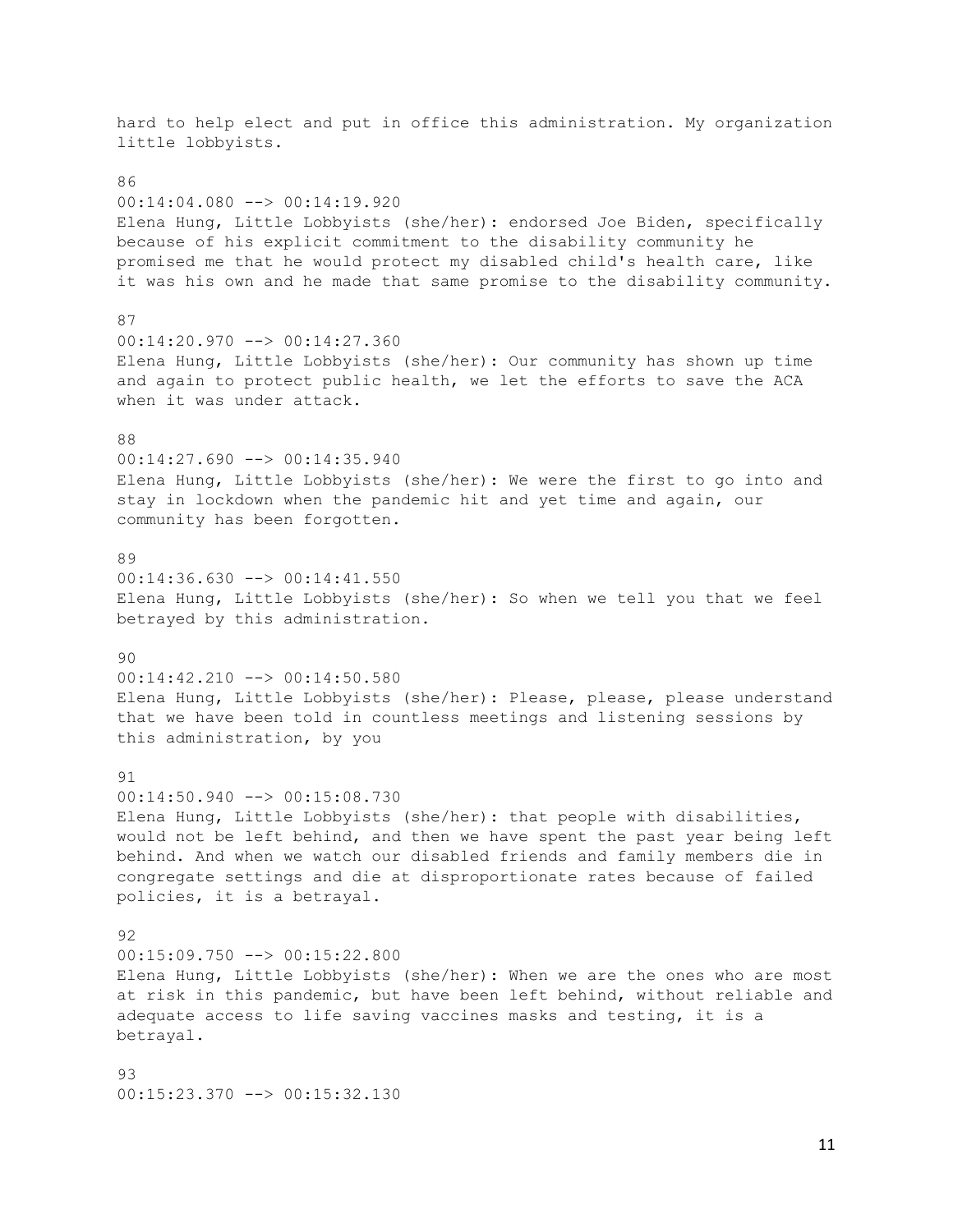Elena Hung, Little Lobbyists (she/her): And when we hear you publicly say that it is quote encouraging news that we are the ones dying, it is a betrayal. 94 00:15:32.850 --> 00:15:41.400 Elena Hung, Little Lobbyists (she/her): And that betrayal warrants a public apology. Your commitment to rebuild trust and work with the disability community in good faith. 95  $00:15:41.850$   $\rightarrow$   $00:15:53.310$ Elena Hung, Little Lobbyists (she/her): begins with a public apology, based on an understanding of the harm done specifically how the CDC's policies are directly related to the frustration we're feeling today. 96 00:15:53.970 --> 00:16:07.080 Elena Hung, Little Lobbyists (she/her): And most importantly, we need you to follow through on that apology through changed policies and we are ready to discuss those policy asks with you. I'm going to turn this over to Julia. Thank you, thank you for listening. 97 00:16:08.910 --> 00:16:09.690 Julia Bascom: Thank you Elena. 98 00:16:11.040 --> 00:16:17.850 Julia Bascom: So we're about to launch into those policy recommendations and I'm hoping we'll have enough time to get through them and have a real conversation about them. 99 00:16:18.420 --> 00:16:27.180 Julia Bascom: Underlying those recommendations so as a key programmatic element that I want to highlight. The CDC urgently needs to develop infrastructure throughout the agency. 100  $00:16:27.660$  -->  $00:16:32.100$ Julia Bascom: to support effective communication and inclusive policymaking with the disability community. 101 00:16:32.580 --> 00:16:40.260 Julia Bascom: I know we have a lot of disability representatives at the CDC on this call, right now, and I really appreciate the work they're all doing, but I want to be really clear.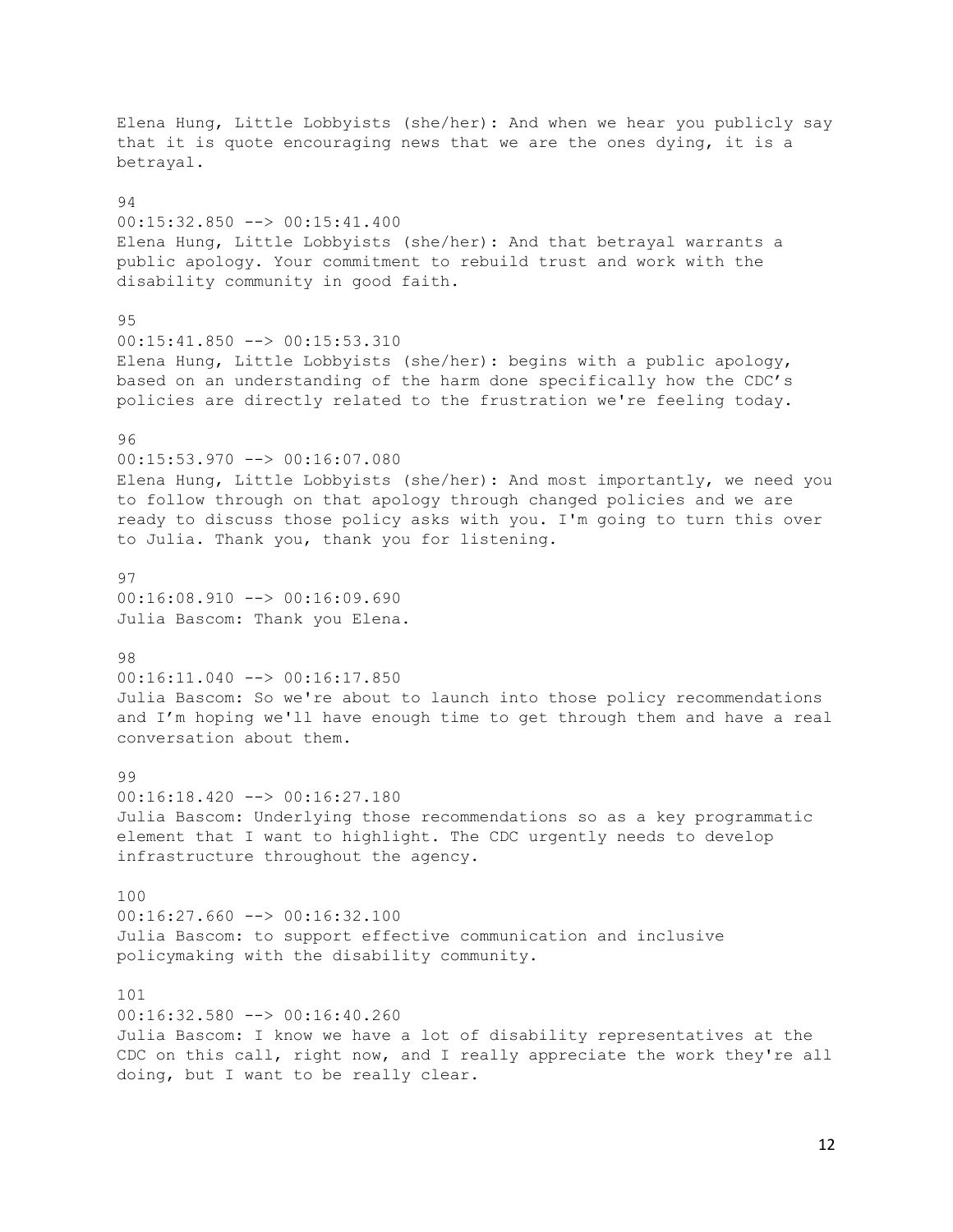102 00:16:40.680 --> 00:16:45.600 Julia Bascom: That when we say this we're saying what exists right now is wildly insufficient to the need. 103 00:16:46.470 --> 00:16:53.820 Julia Bascom: Many organizations have repeatedly raised the need for an investment in this infrastructure over the last two years, due to the absence 104 00:16:54.450 --> 00:17:02.880 Julia Bascom: of adequate support for this kind of real partnership and regular communication with the disability community, we saw widespread confusion. 105 00:17:03.390 --> 00:17:08.580 Julia Bascom: at the state and local and individual level about which disabilities qualify as high-risk conditions. 106  $00:17:08.910$   $\rightarrow$   $00:17:17.370$ Julia Bascom: about who should be prioritized for vaccinations, what counted as congregate settings or long-term care settings among many, many, many other examples. 107  $00:17:18.300$   $\rightarrow$   $00:17:27.330$ Julia Bascom: So we believe that regular meetings with disability organizations, at both the staff and the leadership level within and across all centers of the CDC 108  $00:17:27.810$   $\rightarrow$   $00:17:32.160$ Julia Bascom: will help to ensure that the CDC is conducting the necessary internal education. 109 00:17:33.030 --> 00:17:38.850 Julia Bascom: That you're, including the needs of disabled Americans in policy development from the beginning, no matter what that policy may be. 110  $00:17:39.480$   $\longrightarrow$   $00:17:48.780$ Julia Bascom: And that we're improving the accessibility and the inclusivity of your public health messaging and implementing best practices going forward to prevent a lot of the problems we've seen over the last few years.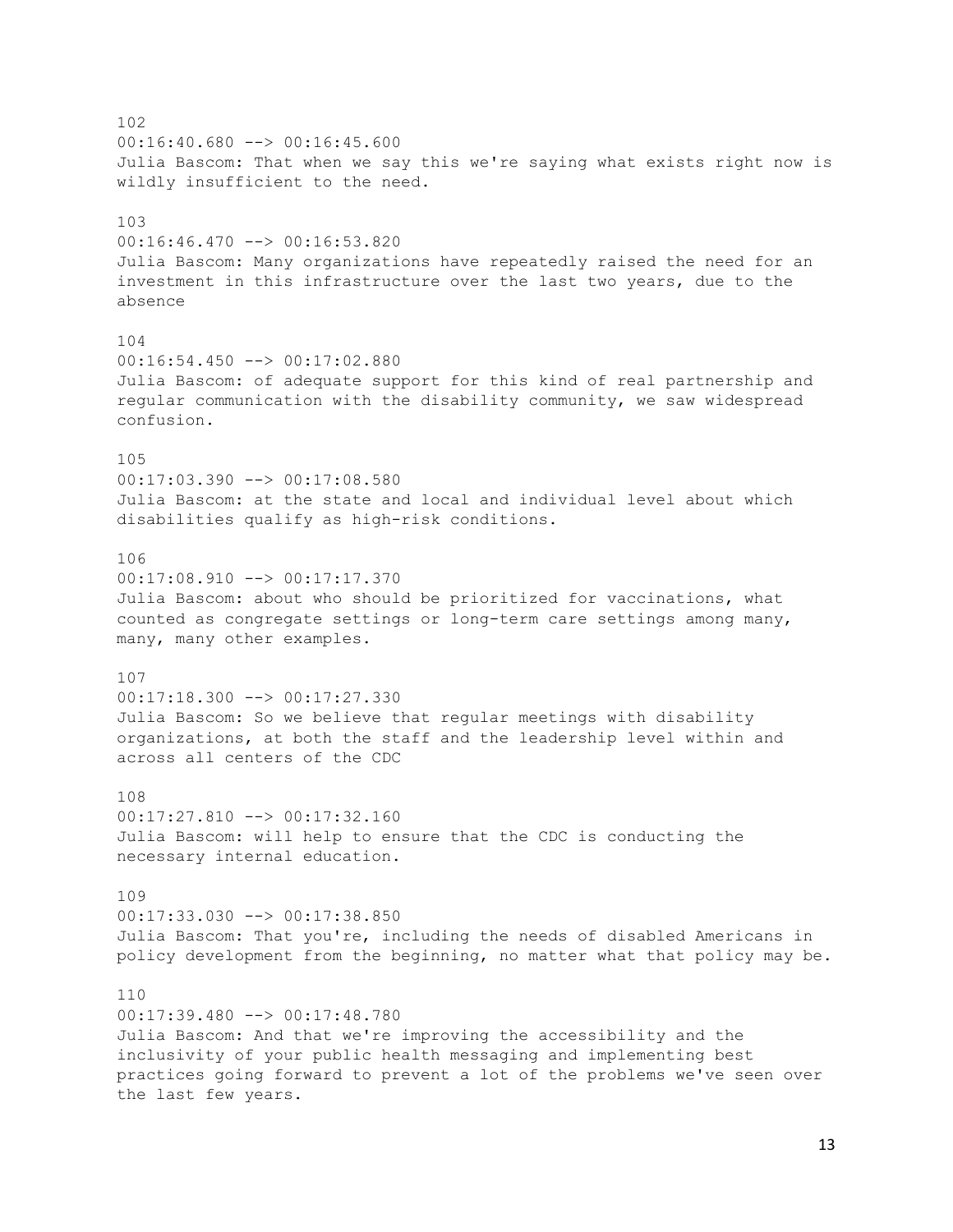111 00:17:49.170 --> 00:17:55.500 Julia Bascom: This is a really crucial element of the work that the CDC must do to re earn the disability community's trust in the interest of public health. 112 00:17:56.580 --> 00:18:01.920 Julia Bascom: We could talk a lot more about that, but I'm going to turn it over to Matt. Matt kick us off with some of the bigger policy recommendation. 113 00:18:02.640 --> 00:18:09.960 Matthew Cortland: Thank you, and I just I, I want to be very clear that I'm going to talk about specifics, but Julie's point 114  $00:18:10.500$  -->  $00:18:18.450$ Matthew Cortland: about including disability chronic illness and immunocompromised perspectives in policymaking is the overriding goal. 115  $00:18:18.900$  -->  $00:18:25.650$ Matthew Cortland: I'm going to talk about specific examples, they are not exhaustive, by any means, I want to be very clear they're just meant to highlight. 116 00:18:26.190 --> 00:18:33.360 Matthew Cortland: I'll be completely honest with you Director my graduate training is in public health from Boston University's Graduate School of Public Health my juris doctorate is from 117 00:18:33.600 --> 00:18:42.780 Matthew Cortland: The George Mason University School of Law, I do this for a living, I do not understand how to operationalize CDC's technical guidance and again I want to be very clear. 118  $00:18:43.200$  -->  $00:18:48.990$ Matthew Cortland: I don't wish to be unfair, I understand CDC's role is primarily in technical guidance in this circumstance. 119 00:18:49.590 --> 00:19:00.180 Matthew Cortland: I don't understand how to operationalize, for example, the technical guidance about isolation and quarantine that has been promulgated to both non healthcare workers.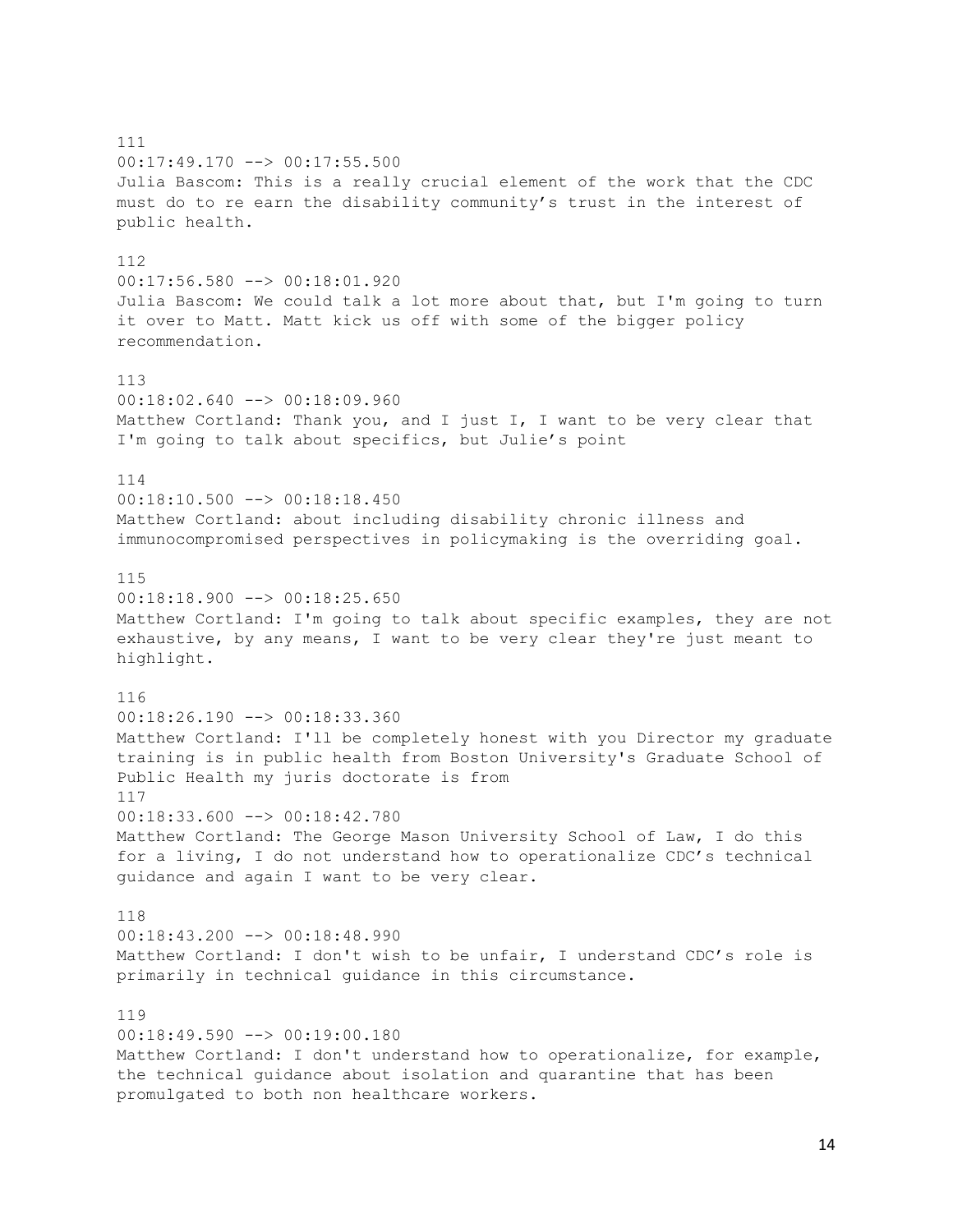## 120 00:19:00.750 --> 00:19:19.260 Matthew Cortland: and healthcare workers, I know this has been it is complex and it is difficult to communicate about, but when CDC's guidance says that immunocompromised people are meant to be avoided by the general public, I don't know how to identify like. 121  $00:19:20.430$  -->  $00:19:28.440$ Matthew Cortland: my my immunocompromised state my chronic illnesses are not apparent to the general public, we need to have a real conversation about how we operationalize this guidance. 122 00:19:28.950 --> 00:19:34.140 Matthew Cortland: At the same time, CDC has guidance to healthcare professionals and I again. 123 00:19:34.680 --> 00:19:46.230 Matthew Cortland: I understand that it is necessary, as someone whose life literally depends on the health care service and delivery system remaining intact, I understand it is necessary that the service and delivery system continue. 124 00:19:46.770 --> 00:20:00.360 Matthew Cortland: However, guidance that tells physicians and nurses and and MPs and PAs is, and I could go on and on every single person in the hospital is important to make that hospital RN is, as you well know, when that guidance. 125 00:20:01.980 --> 00:20:06.900 Matthew Cortland: tells folks, for example, to leave to go back to work, while mildly. 126  $00:20:07.320$   $\rightarrow$   $00:20:16.680$ Matthew Cortland: mildly symptomatic I don't know what mildly symptomatic means my health care, my treating health care professionals, the nurses who take care of me and my physicians office at. 127  $00:20:17.430$   $\rightarrow$   $00:20:27.060$ Matthew Cortland: At the health care system that you use to practice that they don't know what that means, and my point here is that when guidance.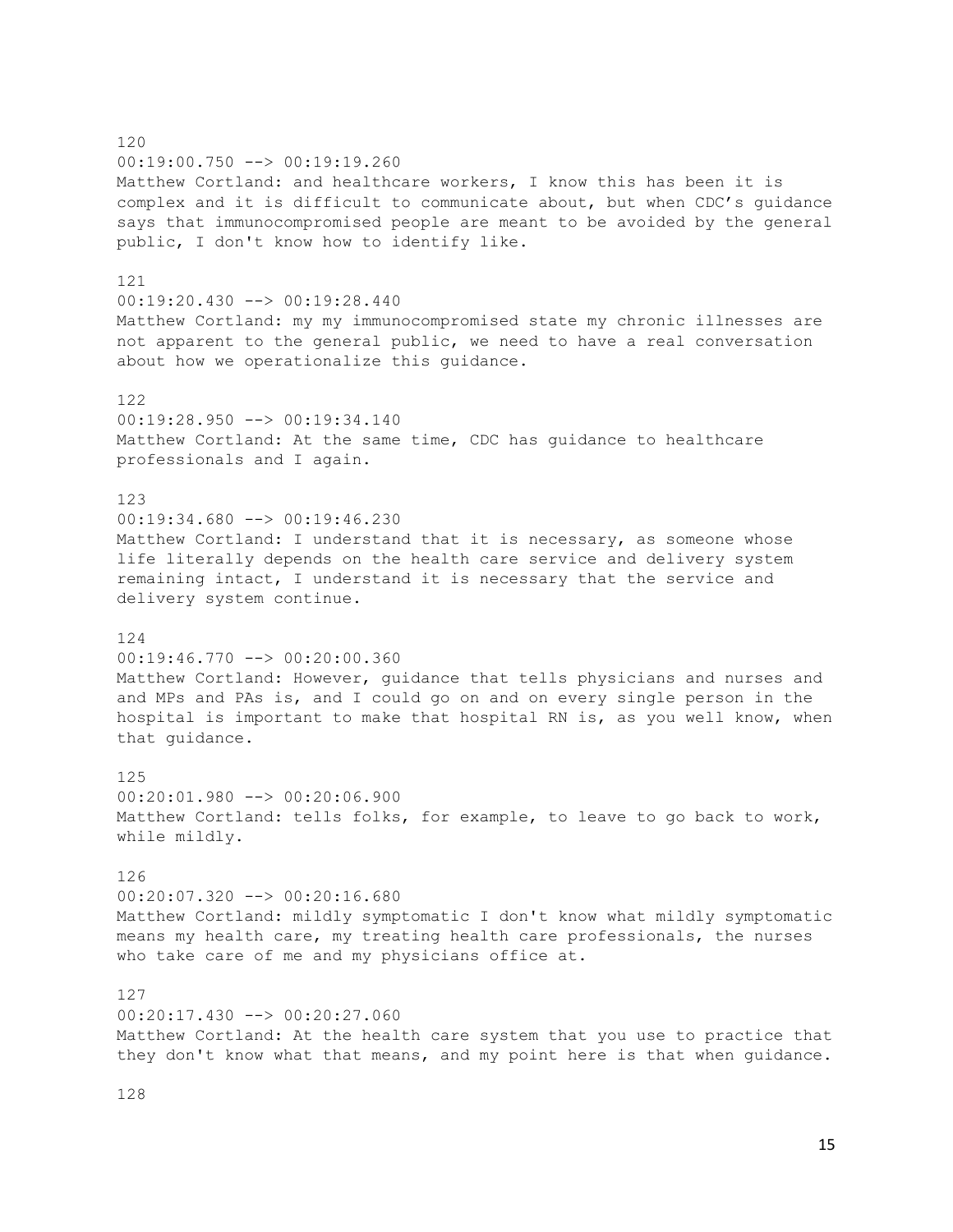00:20:28.290 --> 00:20:37.560 Matthew Cortland: For quarantine and isolation is designed in such a way that people like me and the millions of people I represent are protected, that guidance protects everyone. 129 00:20:37.950 --> 00:20:47.190 Matthew Cortland: If you are protecting us, you are protecting everyone and right now we are not being protected by this guidance, and so I understand there are technical challenges here. 130 00:20:48.870 --> 00:21:00.750 Matthew Cortland: I still do not understand personally why the use of rapid antigen tests, I've heard your briefings with healthcare professionals, I understand. 131 00:21:01.200 --> 00:21:12.300 Matthew Cortland: What CDC has said so far, it does not speak to my concerns as a chronically ill immunocompromised and disabled person who has to go to healthcare settings in order to continue to live literally and so. 132 00:21:13.380 --> 00:21:26.340 Matthew Cortland: Reserving some number of rapid antigen tests for a population, we know is positive for SARS-CoV-2 it's literally one of the highest risk. It's almost a tautology to say that people who have COVID-19 133  $00:21:26.850$  -->  $00:21:37.890$ Matthew Cortland: are carrying SARS-CoV-2 but that's true, and so, how do we target interventions to protect immunocompromised disabled chronically ill people who need to go to healthcare settings. 134  $00:21:38.310$  -->  $00:21:47.730$ Matthew Cortland: How do we target CDC guidance, so that when I am out in public people people are protecting me people are protecting Elena's child. 135 00:21:49.020 --> 00:21:57.660 Matthew Cortland: These are again just top lines, I don't expect you to have nitty gritty details here, I want to be clear I'm just saying if guidance.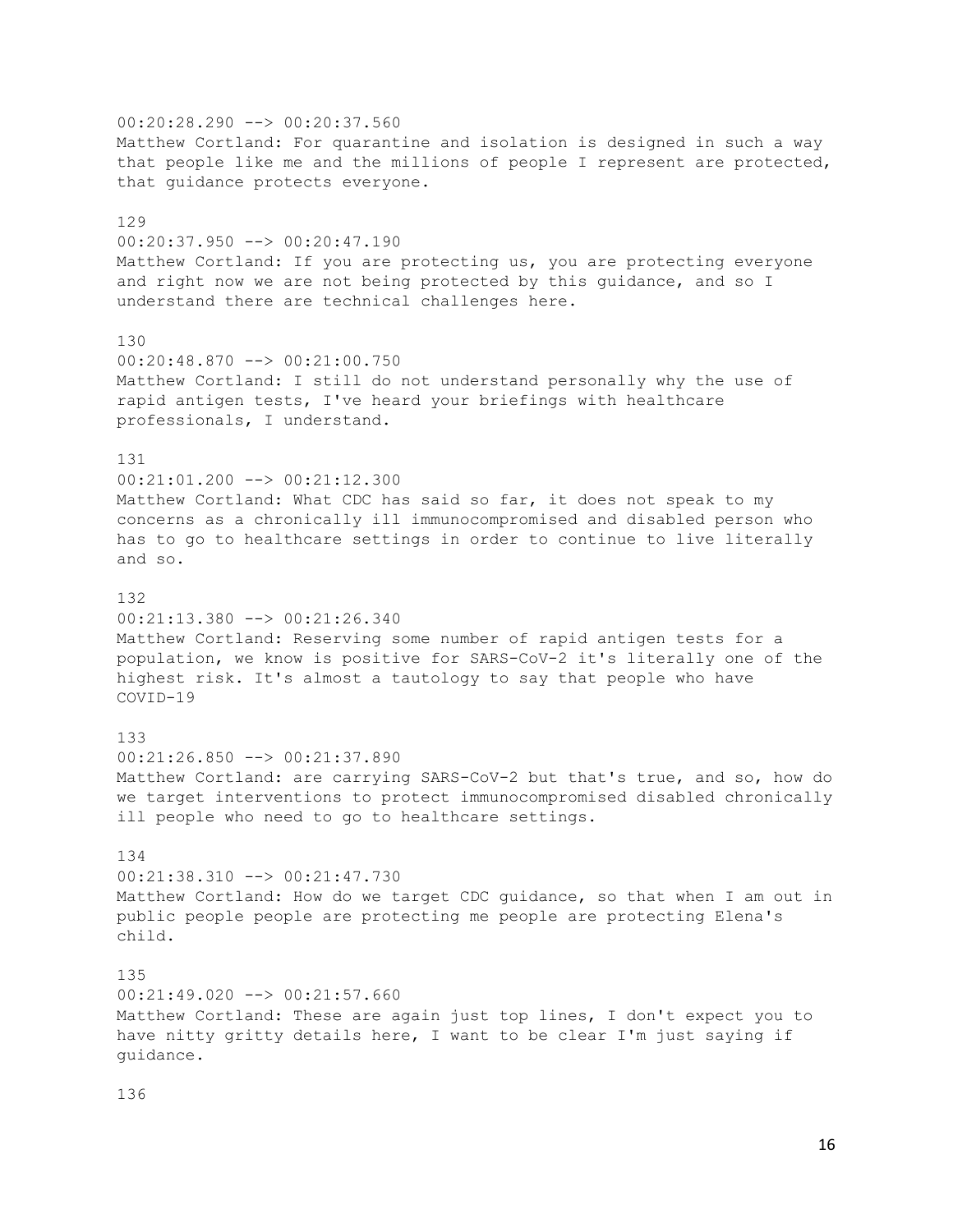00:21:58.050 --> 00:22:09.540 Matthew Cortland: is operationalizable in a way that protects me and people like me, it will protect others. The other thing I wanted to mention very briefly is, I know the administration has recently. 137 00:22:11.100 --> 00:22:12.600 Matthew Cortland: announced a mask initiative. 138  $00:22:13.860$   $\longrightarrow$   $00:22:24.750$ Matthew Cortland: Data for Progress I looked at this 39 to 40% of people are still wearing cloth masks you know Director, because you wrote about this in 2020, you wrote and invited commentary in JAMA. 139  $00:22:25.140$  -->  $00:22:31.680$ Matthew Cortland: Internal Medicine, about how great N95s are protecting healthcare providers, if nothing else, if nothing else. 140  $00:22:33.120$  -->  $00:22:41.760$ Matthew Cortland: When I go to a hospital, I shouldn't have to worry about adequate source control that the nurse has a surgical mask because. 141  $00:22:42.150$  -->  $00:22:59.670$ Matthew Cortland: There is no guidance forcing essentially for-profit healthcare operators like health hospital systems nonprofit health across the board, this is not a siloed problem we are seeing doctors and nurses, not being given sufficiently protective PPE, to protect patients and 142  $00:23:00.750$   $\rightarrow$   $00:23:12.960$ Matthew Cortland: your own words from 2020 I just I do not understand the failure to issue guidance saying a surgical mask or and N95 is more protective because people look to CDC for this even though  $143$  $00:23:13.440$   $\rightarrow$   $00:23:23.190$ Matthew Cortland: even though 40% of people 39 to 40% of people are still using cloth masks people understand that N95 or more protective we asked, I checked I didn't want to come here today and talk to you unprepared. 144  $00:23:23.700$   $\rightarrow$   $00:23:32.790$ Matthew Cortland: And so, this is the sort of guidance where if everyone is using a mask that provides better source control, and by that just for the non-public health folks we mean prevents them from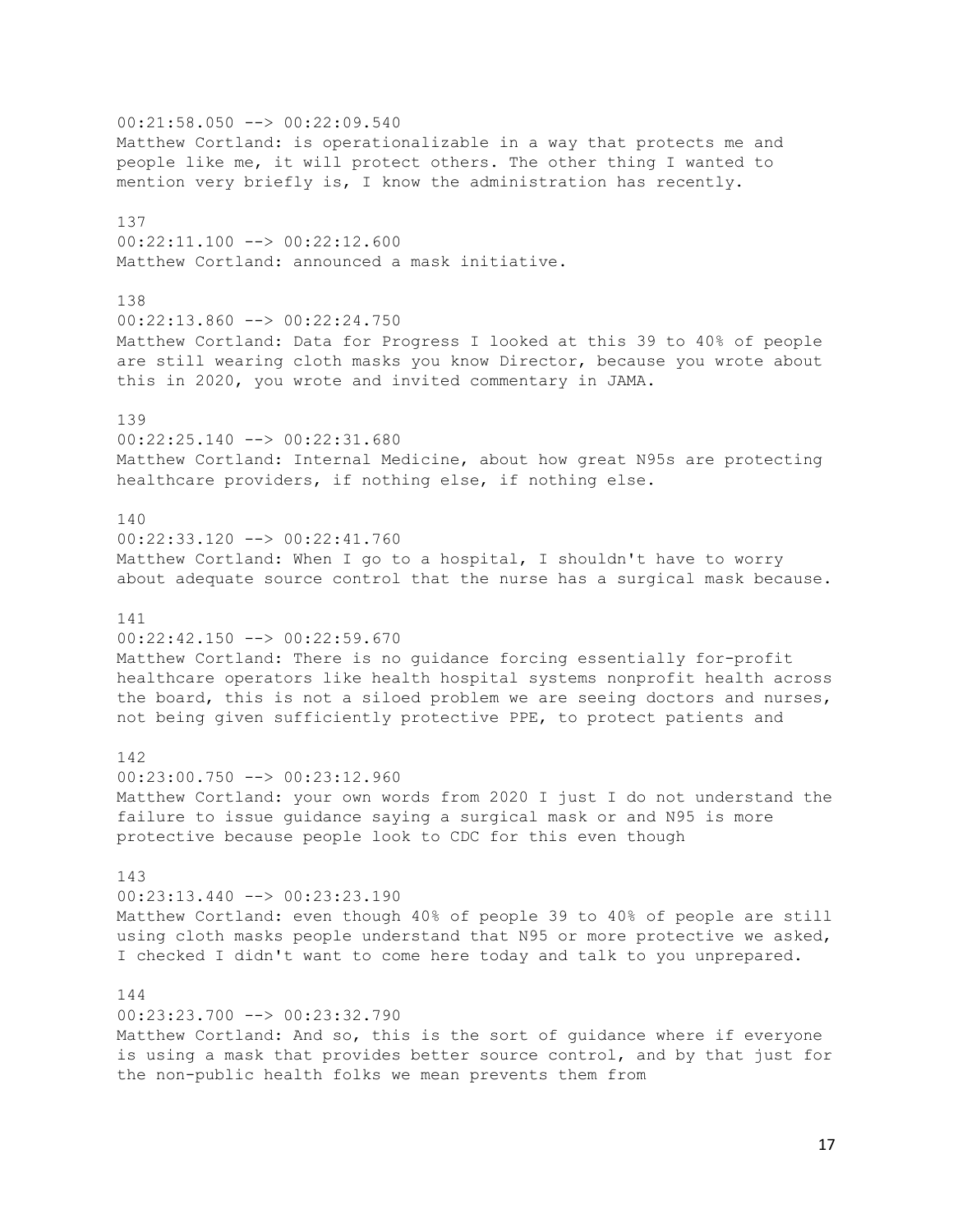145 00:23:33.480 --> 00:23:40.740 Matthew Cortland: essentially spewing SARS-CoV-2 viral particles into the air that's what source control provides if we're not 14 00:23:41.490 --> 00:23:47.400 Matthew Cortland: if there are steps available to protect everyone to provide better source control that will protect everyone that will protect me. 147 00:23:47.700 --> 00:23:54.840 Matthew Cortland: will protect other people on this call it would protect the people who can't be with us here today and that's the sort of guidance, just top line. 148 00:23:55.620 --> 00:24:03.840 Matthew Cortland: I don't want to go through a laundry list, I just wanted to give a couple of examples of the kind of policymaking that if it were inclusive 149 00:24:04.380 --> 00:24:16.950 Matthew Cortland: and worked with chronically ill and you know immunocompromised and disabled people would actually protect everyone. With that I want to turn it over to my colleague Mia Ives-Rublee from the Disability Justice Initiative at the Center for American Progress. 150 00:24:18.300 --> 00:24:29.790 Mia Ives-Rublee (She/Her): Yes, thank you for taking this meeting with us on as Matt said, my name is Mia I've truly I'm the Director for the Disability Justice Initiative at the Center for American progress. 151 00:24:30.750 --> 00:24:48.900 Mia Ives-Rublee (She/Her): I am here to talk as, as you can see, I am a disabled person who is also Asian American so I'm a person of color. I represent a lot of individuals who have been significantly impacted by this community by this 152 00:24:49.350 --> 00:25:05.640 Mia Ives-Rublee (She/Her): pandemic and want to ensure that the CDC understands that the disability community is as diverse as the United States is. Accessibility is not just providing information and ASL and Braille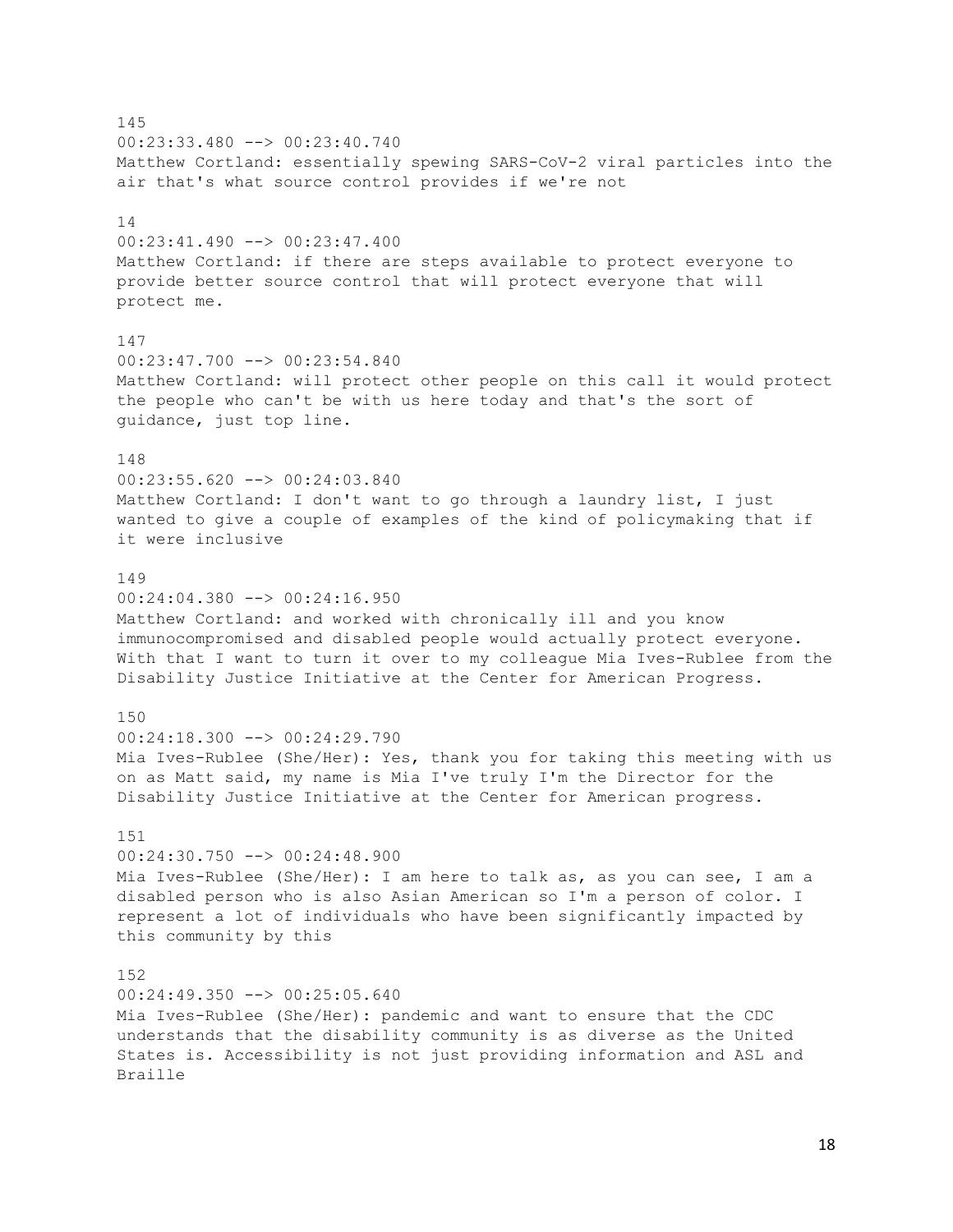153 00:25:06.540 --> 00:25:28.860 Mia Ives-Rublee (She/Her): accessibility means that we must include reviewing a number of variables, including physical access, virtual access language and community access. For example, much of the CDC guidelines and guidance, is our only easily available in English, Spanish and ASL. 154  $00:25:30.030$  -->  $00:25:44.340$ Mia Ives-Rublee (She/Her): That leaves many Asian Americans and Pacific Islanders to have to call hotlines to get information in their language I've looked through your website to try and figure out how to gain access to 155  $00:25:45.000$   $\rightarrow$   $00:25:50.280$ Mia Ives-Rublee (She/Her): really important information on COVID and could not find it and was referred 156  $00:25:50.640$  -->  $00:26:06.150$ Mia Ives-Rublee (She/Her): to hotline to do that. We know that the largest variance in obtaining at least one vaccine is within the Asian American Community comparing disabled and non-disabled people, so that means that we are critically 157 00:26:06.630 --> 00:26:20.100 Mia Ives-Rublee (She/Her): missing a step and ensuring that disabled people of color are able to receive the vaccines that are so important, and that the CDC and this administration have pushed. 158 00:26:21.330 --> 00:26:27.780 Mia Ives-Rublee (She/Her): I also wanted to talk a little bit about the President's promise to make high quality masks and testing free. 159  $00:26:28.530$   $\longrightarrow$   $00:26:34.740$ Mia Ives-Rublee (She/Her): We don't know exactly what he means by high quality masks so that would be great to know but 160 00:26:35.250 --> 00:26:43.650 Mia Ives-Rublee (She/Her): one of the things that I think about is you know, I understand that the CDC does not have control over distribution 161 00:26:44.010 --> 00:27:06.450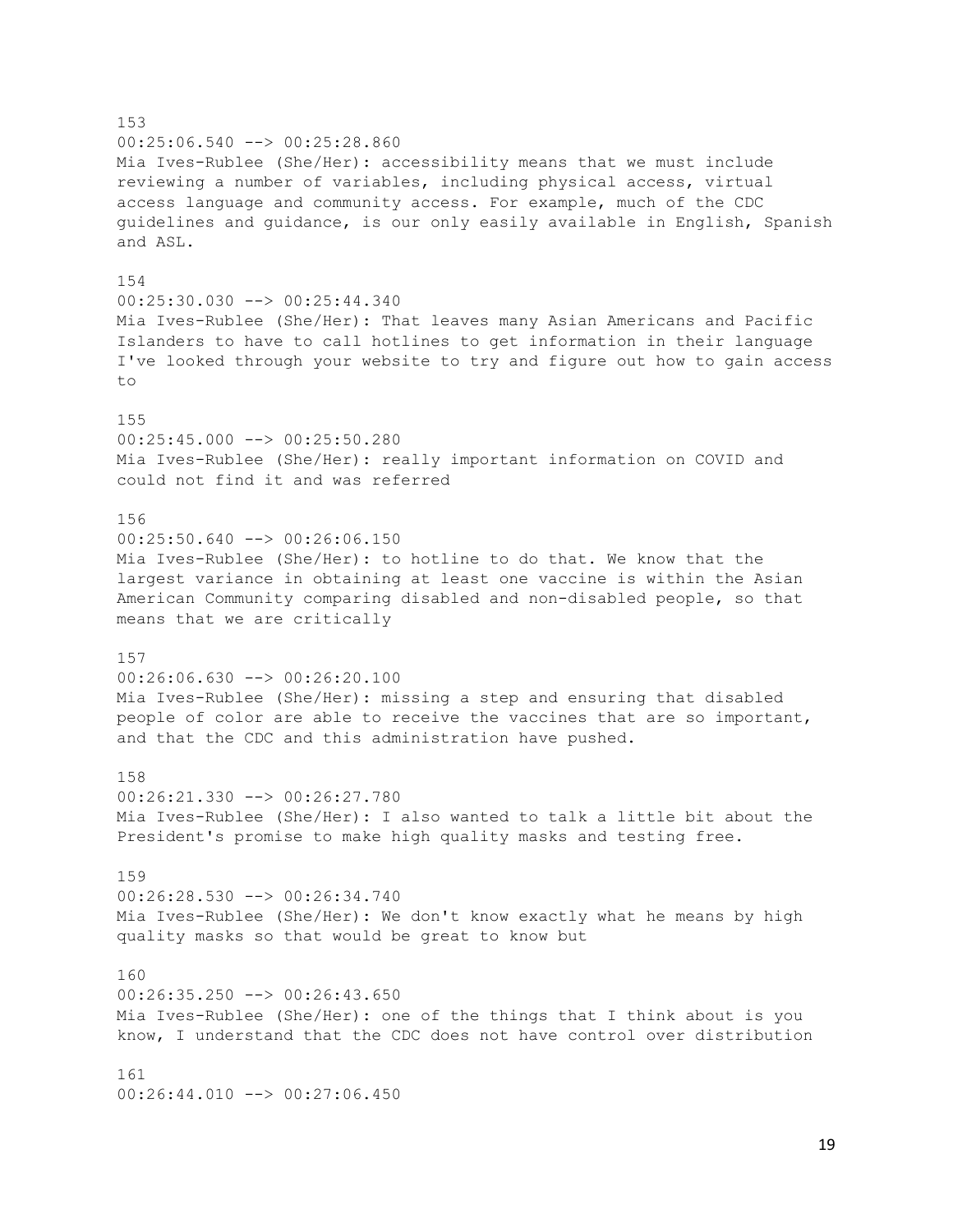Mia Ives-Rublee (She/Her): and sort of those policies, but I do know that you all provide technical guidance to ensure distribution takes into account marginalized communities and the effects it will take to be able to ensure that people utilize the resources and health suggestions that that are man-made. 162 00:27:07.650 --> 00:27:17.580 Mia Ives-Rublee (She/Her): So requiring people to go online to find their closest testing systems or testing center impedes communities from obtaining them. 163  $00:27:17.880$  -->  $00:27:35.640$ Mia Ives-Rublee (She/Her): We know that almost 40% of disabled people don't have direct access to a computer and 30% of disabled people don't have access to a smartphone and that's just disabled communities. We're not even talking about internet disparities and transportation disparities. 164  $00:27:36.930$  -->  $00:27:42.480$ Mia Ives-Rublee (She/Her): A recent article also I want to talk about another thing which was a recent article published by the 165  $00:27:43.020$  -->  $00:27:51.990$ Mia Ives-Rublee (She/Her): New York Times noted a difficulty for blind individuals to access testing. The CDC does not provide guidance or assistance in helping 166  $00:27:52.350$  -->  $00:27:58.170$ Mia Ives-Rublee (She/Her): blind and low in vision individuals understand how to navigate these issues. 167 00:27:58.500 --> 00:28:07.170 Mia Ives-Rublee (She/Her): Which has forced many individuals who are blind or low vision to have to rely on others, even if they need to self-isolate. 168  $00:28:07.470$  -->  $00:28:19.200$ Mia Ives-Rublee (She/Her): So we have a lot of individuals who are stuck at home because they aren't sure if they have COVID and they want to protect the people in their communities, but aren't able to access tests. 169 00:28:19.500 --> 00:28:41.370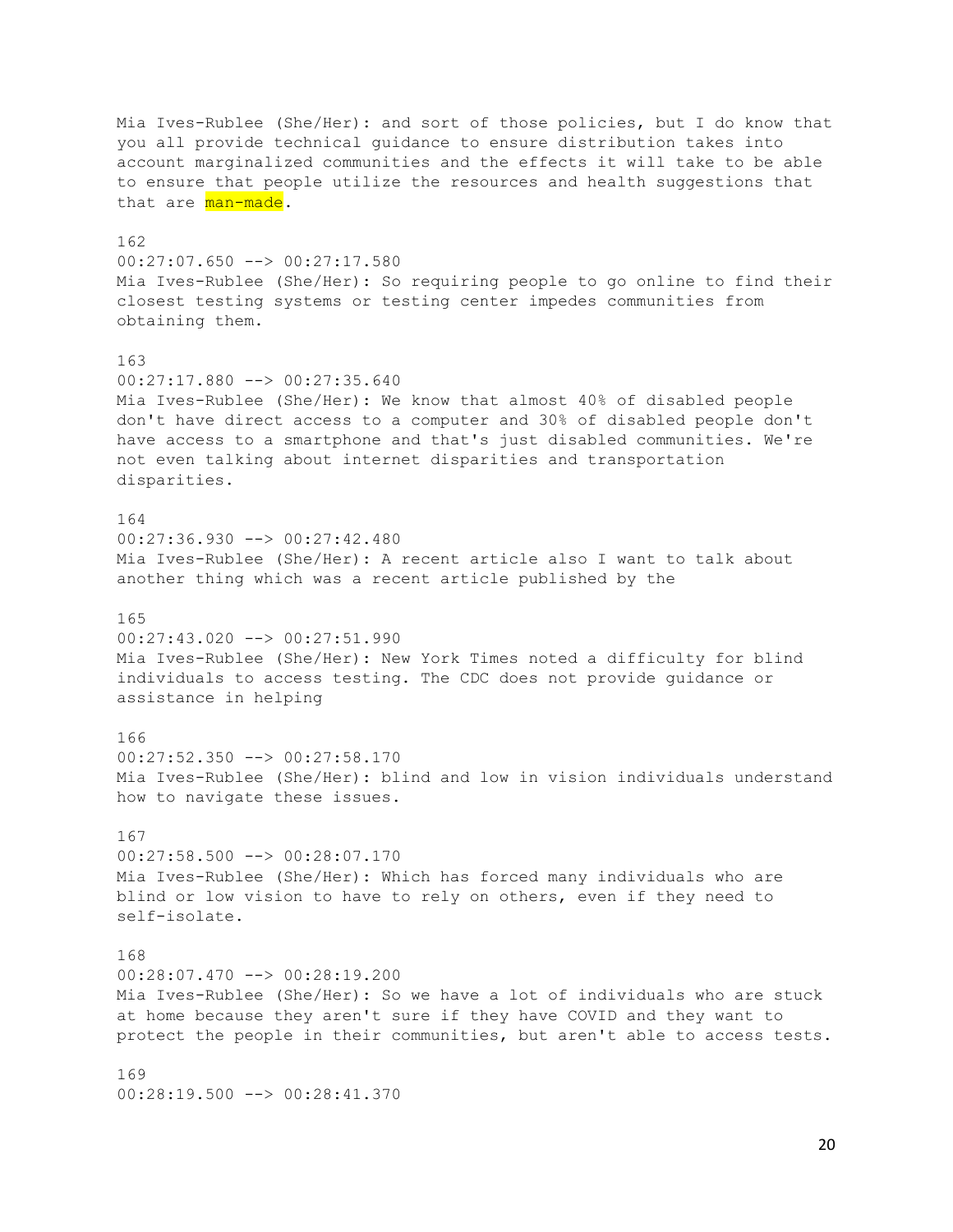Mia Ives-Rublee (She/Her): And there's a lot of different suggestions on how, and it would be great for the CDC to push for the administration and for manufacturers to develop ways to ensure that disabled people have access to these resources. Thank you so much, and I'm going to send it over to Natalie. 170 00:28:43.440 --> 00:28:50.910 Natalie Kean (she/her) Justice in Aging: Thanks Mia this is Natalie again. I want to talk a little bit about vaccine access specifically. 171 00:28:52.110 --> 00:29:07.620 Natalie Kean (she/her) Justice in Aging: You know, and despite repeated statements throughout this pandemic that people with disabilities and older adults are at highest risk, it feels as though we have been thought about last or set aside as being too complicated in a lot of these decisions. 172 00:29:09.120 --> 00:29:24.960 Natalie Kean (she/her) Justice in Aging: Since before the vaccines were approved, we've been asking for specific consideration for all the unique needs and situations of people with disabilities, of all ages and in all living situations and some improvements have been made. 173 00:29:26.100 --> 00:29:33.780 Natalie Kean (she/her) Justice in Aging: But many of these issues, continue to resurface every time decisions are being made about another dose or booster. 174 00:29:34.170 --> 00:29:54.210 Natalie Kean (she/her) Justice in Aging: And we are deeply concerned by the lack of targeted strategies to get vaccines to people with disabilities and we want to see this changed. For example, booster uptake in congregate settings is still lagging, especially in facilities, where more residents are people of color. 175 00:29:55.500 --> 00:30:11.790 Natalie Kean (she/her) Justice in Aging: Inclusion of unpaid home and family caregivers in they have not been included in priority groups, the same as paid caregivers in the community, this must happen to protect the high-risk people that they care for. 176 00:30:13.110 --> 00:30:32.340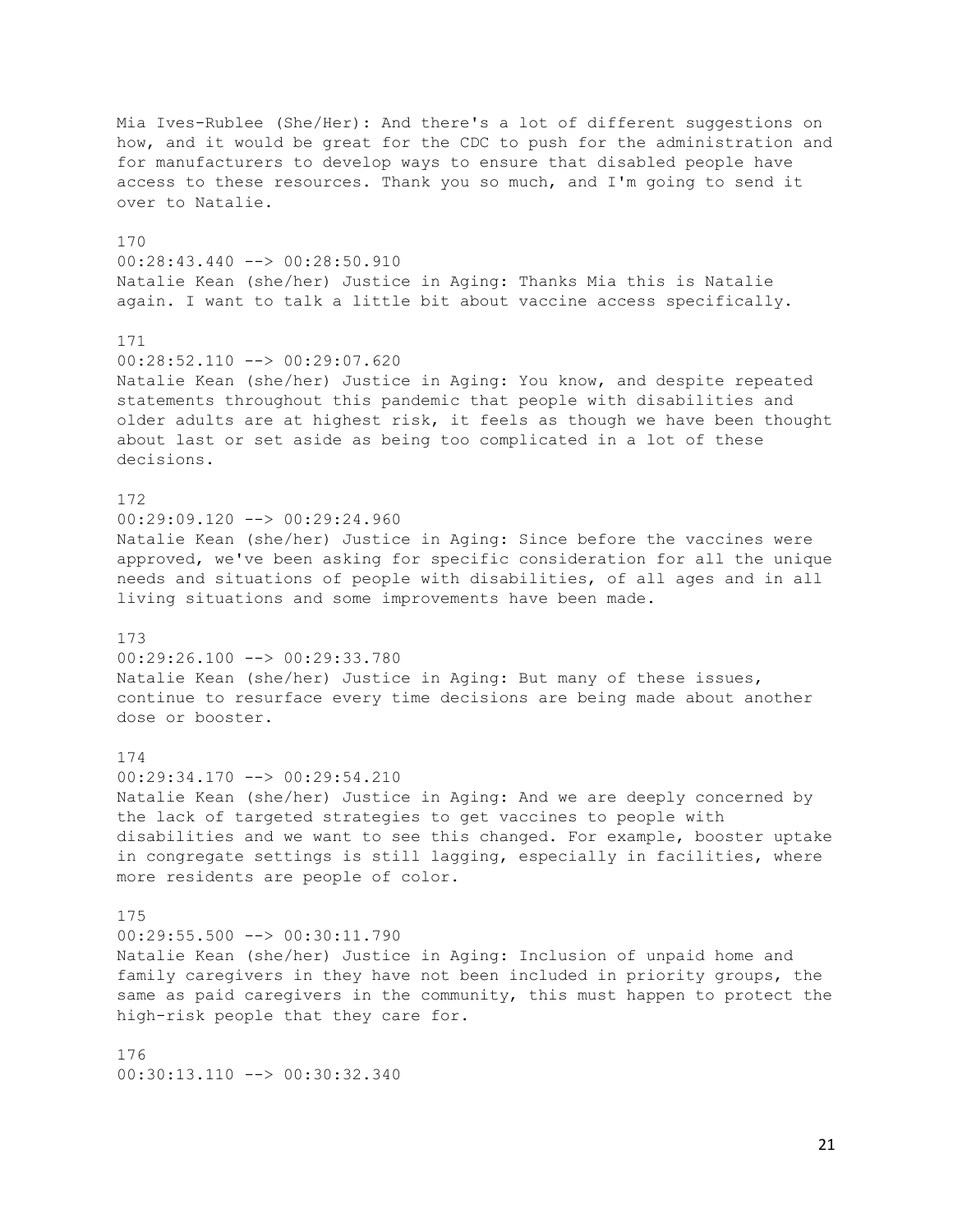Natalie Kean (she/her) Justice in Aging: And to ensure protection of kids with complex medical needs and disabilities and enable their inclusion in school and our communities, we need a far more robust pediatric vaccination response. I know currently it's around 20% of eligible kids that are vaccinated. 177 00:30:33.600 --> 00:30:43.470 Natalie Kean (she/her) Justice in Aging: And there remain many open questions with respect to vaccine doses and boosters specifically for 178 00:30:44.100 --> 00:31:00.030 Natalie Kean (she/her) Justice in Aging: people with Disabilities. Members of the Consortium for Citizens with Disabilities Health Task Force wrote to you in October, about the lack of clear guidance on boosters for people with pre-existing conditions that cause them to be at higher risk, 179 00:31:01.110 --> 00:31:07.590 Natalie Kean (she/her) Justice in Aging: best practices for high-risk individuals and mixing and matching mRNA and viral vector vaccines. 180 00:31:07.980 --> 00:31:15.870 Natalie Kean (she/her) Justice in Aging: The relationship between someone who has high risk versus someone who is immunocompromised and who should be eligible for a third dose. 181 00:31:16.440 --> 00:31:36.390 Natalie Kean (she/her) Justice in Aging: And also for immunocompromised people many may remain unaware of their eligibility for a third dose and a booster or which comes first and how to get those. It's the messaging has been very confusing. I'm going to hand it over to Maria Town to talk more about that. 182 00:31:38.280 --> 00:31:45.810 Maria Town (She/Her) AAPD: Thank you Natalie and thank you, Director once you for your time as someone with disabilities that make me high risk for COVID-19. 183 00:31:46.200 --> 00:31:55.800 Maria Town (She/Her) AAPD: I quite literally worked as hard as I could to get vaccinated as soon as possible, ultimately, I received the Johnson

and Johnson vaccine.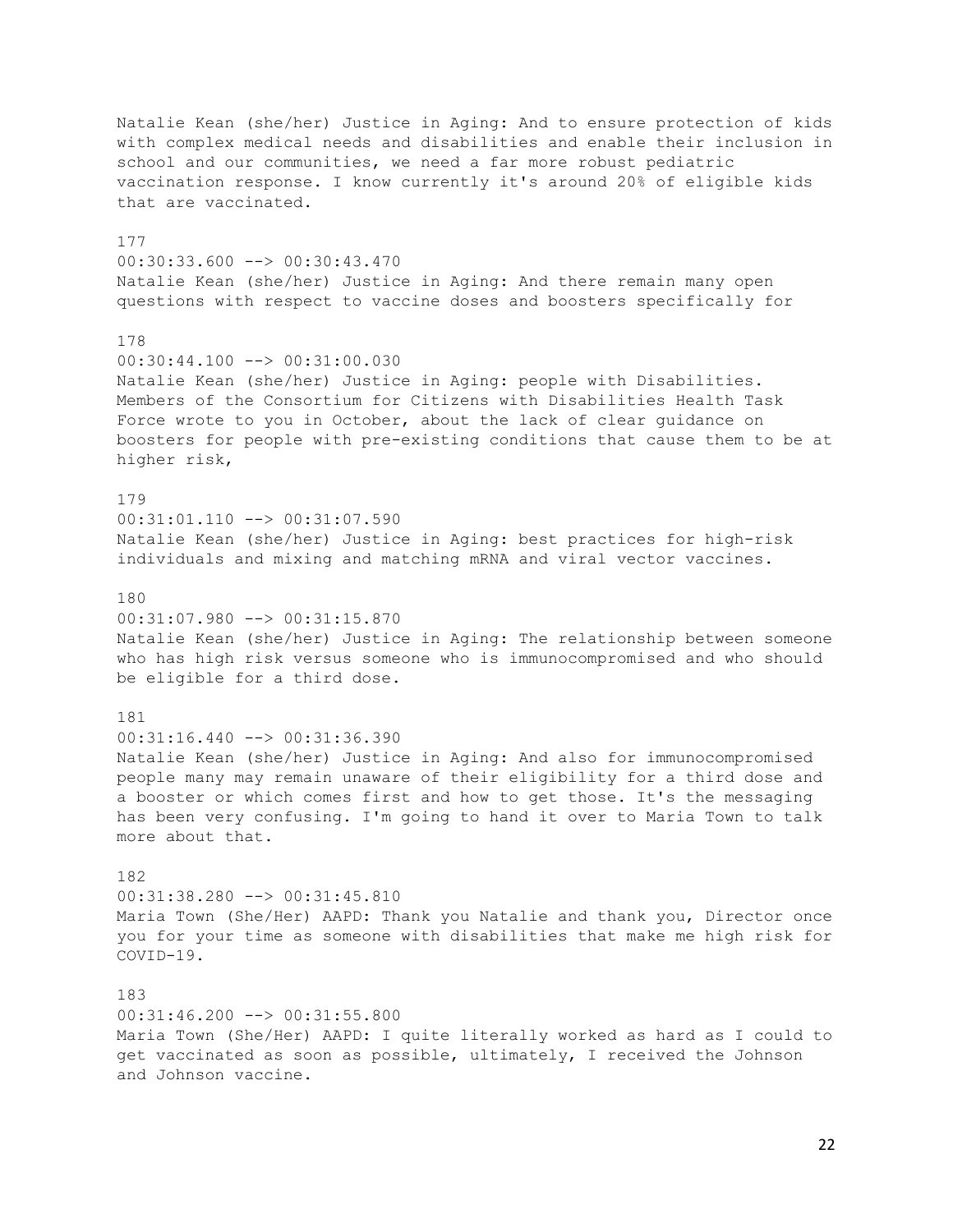184 00:31:56.280 --> 00:32:07.920 Maria Town (She/Her) AAPD: and have said had to navigate significant uncertainty regarding whether or not I needed additional vaccinations which kind of explanations, I could receive and when I can receive them. 185 00:32:08.490 --> 00:32:25.680 Maria Town (She/Her) AAPD: This uncertainty and lack of clarity and guidance specifically targeted at people like me has resulted in me engaging in further isolation missing vital and necessary health care management opportunities and just to put a really tangible point on this 186 00:32:26.700 --> 00:32:31.050 Maria Town (She/Her) AAPD: my mobility and my health has declined, not as a direct result of COVID-19. 187 00:32:32.550 --> 00:32:38.040 Maria Town (She/Her) AAPD: But, as a result of enforced isolation, so that I can be confident in my ability to survive. 188 00:32:39.240 --> 00:32:52.710 Maria Town (She/Her) AAPD: But I am less confident in my ability in my ability to reenter society as we go into a post pandemic era, because of how my health has declined, as a result of isolation and unclear guidance around vaccination. 189 00:32:53.550 --> 00:33:02.670 Maria Town (She/Her) AAPD: My experience is not that uncommon something I am keenly aware of, as the President and CEO of the American Association of People with Disabilities. 190 00:33:03.360 --> 00:33:10.290 Maria Town (She/Her) AAPD: Particularly for people with disabilities who are unstably housed or who have limited access to transportation. 191  $00:33:10.740$  -->  $00:33:18.030$ Maria Town (She/Her) AAPD: The Johnson and Johnson vaccine to call it was one shot was by far the most practical option, so there are millions of people like me 192 00:33:18.450 --> 00:33:28.560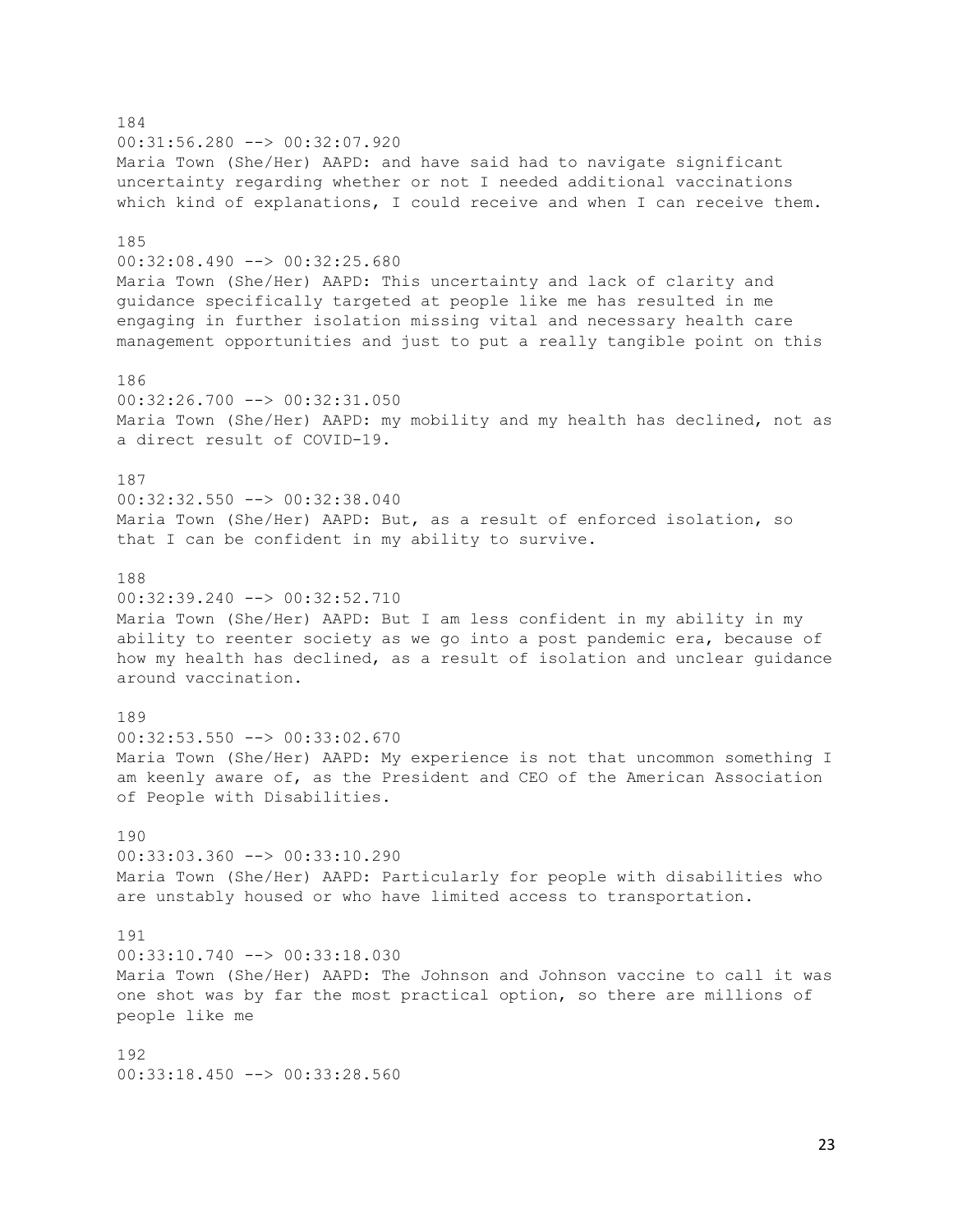Maria Town (She/Her) AAPD: waiting in this uncertainty just hoping that we can hang on to our health long enough to reenter our communities and broader society, once the pandemic it's over. 193 00:33:29.370 --> 00:33:35.880 Maria Town (She/Her) AAPD: In addition to the necessary guidance Natalie described, I am going to re-emphasize a point that many of my colleagues have made. 194 00:33:36.300 --> 00:33:52.590 Maria Town (She/Her) AAPD: The CDC should provide additional resources directly to immunocompromised or high-risk people, work with professional organizations, medical colleges and others to ensure that this guidance, is reaching practitioners reaching the medical community. 195 00:33:54.390 --> 00:34:07.170 Maria Town (She/Her) AAPD: But, that alone will not be enough, while this outreach the medical community is important, there is significant distrust of healthcare, public health and medicine in the disability community. 196 00:34:07.740 --> 00:34:16.440 Maria Town (She/Her) AAPD: Some of this distrust was fostered by the actions of the CDC but your agency is not the sole perpetrator. 197 00:34:17.070 --> 00:34:28.140 Maria Town (She/Her) AAPD: People with disabilities are living with decades and decades of medical violence. This is a whole branch of science, that says, we are, we are defective and I know 198 00:34:29.070 --> 00:34:40.020 Maria Town (She/Her) AAPD: Karen is on the line I heard her say a few days ago that she doesn't like the name of her agency, because from the moment a child with a disability is born it marks them as defective. 199 00:34:41.520 --> 00:34:48.660 Maria Town (She/Her) AAPD: When you think about the role of medicine in people's lives, particularly people with disabilities, you have to consider those kinds of factors. 200  $00:34:48.960$  -->  $00:34:57.570$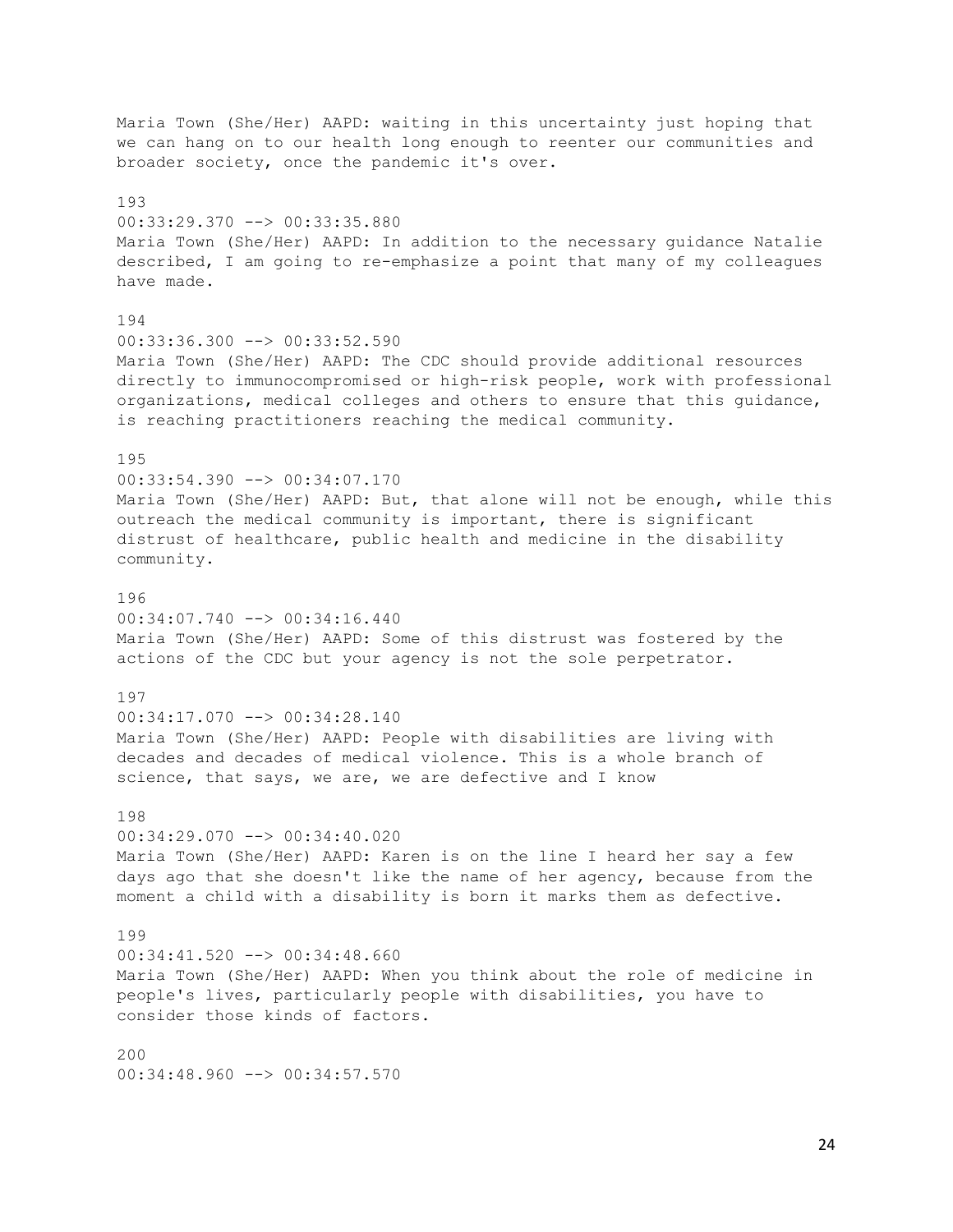Maria Town (She/Her) AAPD: And so it is vital that the agencies, specifically work with organizations serving multiply marginalized high risk, and immunocompromised and disabled people 201 00:34:57.930 --> 00:35:06.060 Maria Town (She/Her) AAPD: so that this guidance can be disseminated and translated by trusted actors. I know some of this work is already happening in both the CDC and across 202  $00:35:06.300$   $\rightarrow$   $\rightarrow$   $00:35:13.320$ Maria Town (She/Her) AAPD: Health and Human Services, but as an example of how the COVID-19 vaccination outreach has excluded the disability community 203 00:35:13.920 --> 00:35:26.340 Maria Town (She/Her) AAPD: in the hundreds of organizations that are partners in the COVID-19 community core there is not a single organization specifically focused on the disability community. Not one. 204  $00:35:27.660$   $\rightarrow$   $00:35:33.090$ Maria Town (She/Her) AAPD: We welcome further conversation on this, and with that I will turn it over to my colleague Jess Davidson. 205 00:35:36.990 --> 00:35:43.800 Jess Davidson (she), AAPD: Thank you, Maria my name is Jess Davidson and I'm the communications director, the American Association of People with Disabilities. 206 00:35:44.190 --> 00:35:48.630 Jess Davidson (she), AAPD: And the final point that we want to make today, before I hand things back over to my colleague Bethany. 207  $00:35:49.020$   $\rightarrow$   $00:35:54.300$ Jess Davidson (she), AAPD: is that not only has the pandemic posed an extreme risk to people who are already disabled 208  $00:35:54.600$  -->  $00:36:03.990$ Jess Davidson (she), AAPD: it has also been a mass disabling event, and that is something that we don't feel that we're hearing represented in the top line message from the CDC or from other government actors.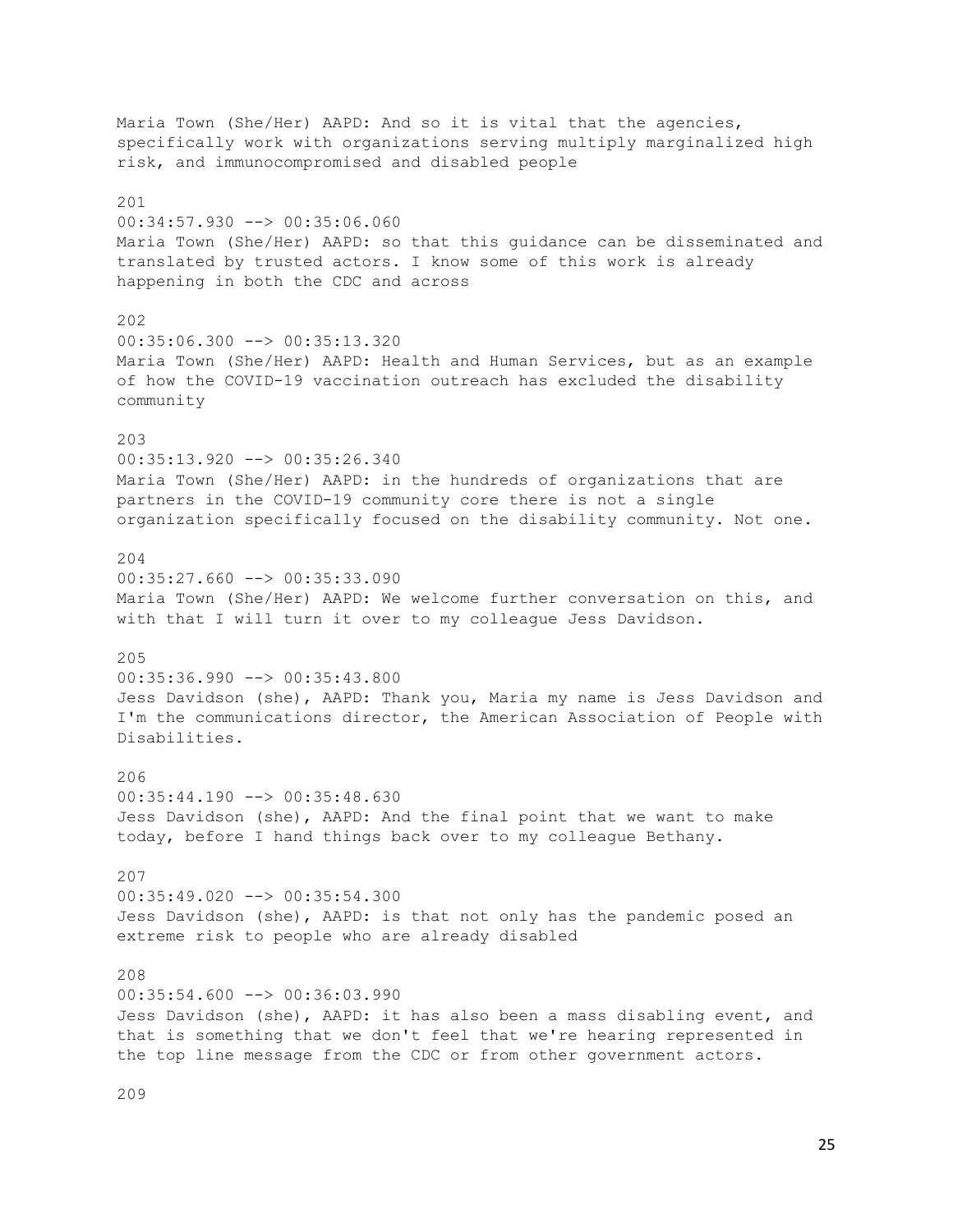00:36:04.290 --> 00:36:11.100 Jess Davidson (she), AAPD: The truth is we don't know, and we probably won't know for a long time how many COVID cases, especially in this current spike may cause long COVID. 210 00:36:11.400 --> 00:36:21.240 Jess Davidson (she), AAPD: And we've seen some study results that have estimated ranges as high as one third to more than one half of COVID survivors may develop temporary or permanent long COVID disabilities. 211 00:36:21.750 --> 00:36:27.360 Jess Davidson (she), AAPD: As someone who has attempted to navigate accessing adequate care in this pandemic, as opposed to viral illness patients. 212 00:36:27.630 --> 00:36:36.630 Jess Davidson (she), AAPD: I have to say it is gravely distressing to me, every time I hear it suggested that our society should simply accept that most people will get this virus. 213 00:36:36.870 --> 00:36:41.220 Jess Davidson (she), AAPD: knowing how many millions of Americans might be grappling newly with long COVID at this moment. 214 00:36:41.730 --> 00:36:51.930 Jess Davidson (she), AAPD: Until last January, I was in perfect health until I caught a run of the mill mild not COVID winter virus just a virus, we thought it would go away in a couple of weeks, and it triggered 215  $00:36:52.230$  -->  $00:37:01.470$ Jess Davidson (she), AAPD: post viral illness very similar to long COVID, including intractable chronic pain, dysautonomia, postural orthostatic tachycardia syndrome and severe chronic fatigue. 216 00:37:01.890 --> 00:37:07.200 Jess Davidson (she), AAPD: What scared me most was actually not the fact that I was a 26-year-old, who one day could get out of bed, and the next day I couldn't. 217 00:37:07.440 --> 00:37:13.380 Jess Davidson (she), AAPD: What scared me most was how equipped more than 12 different doctors in six months, seemed to be to help me.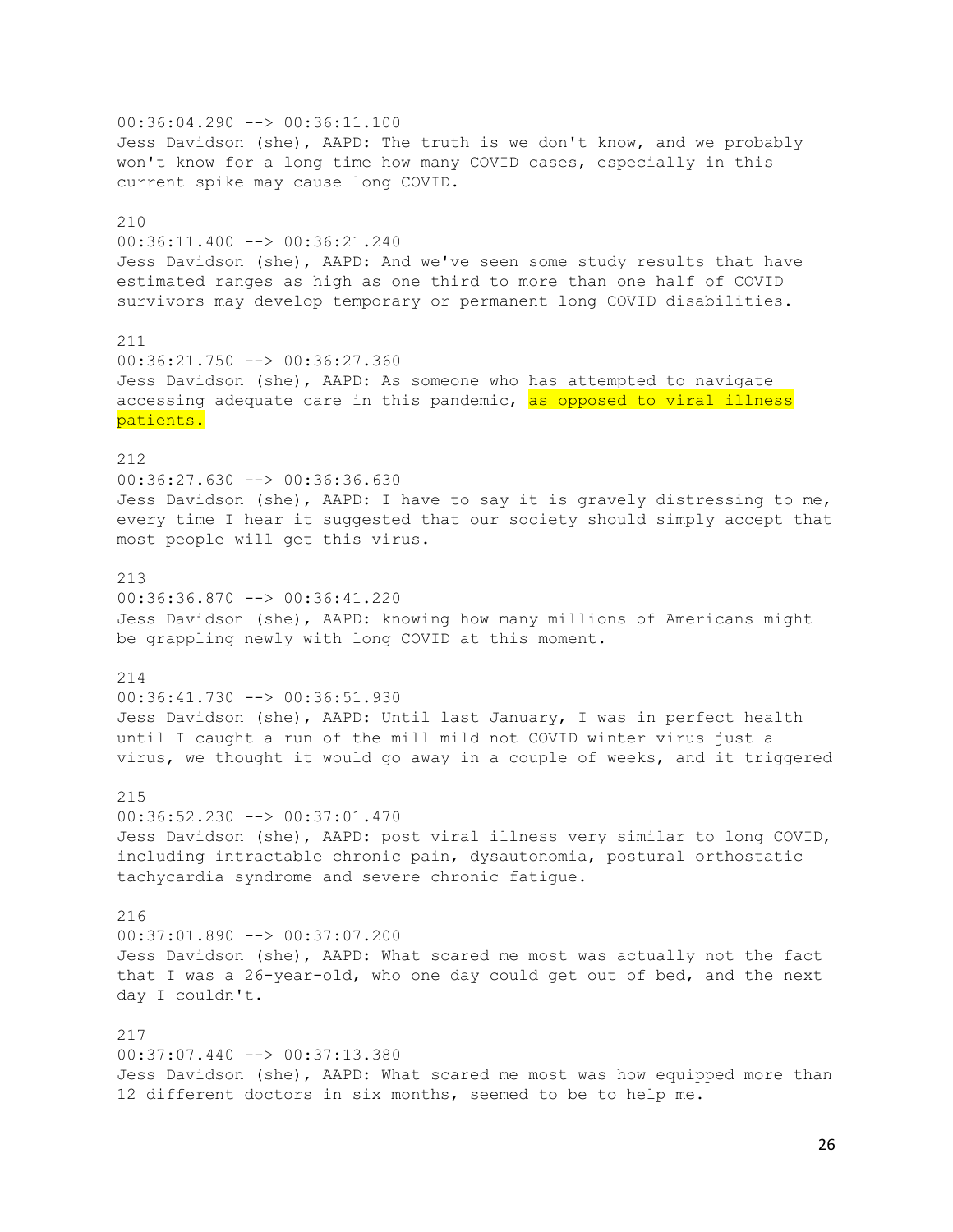218 00:37:13.620 --> 00:37:20.730 Jess Davidson (she), AAPD: They did not know what to do. My mother, who has spent the pandemic is the charge nurse in my hometown hospital's COVID unit in Fort Collins Colorado 219 00:37:21.060 --> 00:37:31.500 Jess Davidson (she), AAPD: collectively, she and I could not determine how best to navigate the exact healthcare system and hospital and what she has worked for 13 years and from which I received competent care for the first 21 years of my life. 220 00:37:31.830 --> 00:37:41.310 Jess Davidson (she), AAPD: I think just about any post viral illness patient would tell you that the structure of our current medical system is not designed to catch, diagnose or long-term or short-term treat 221  $00:37:41.490$  -->  $00:37:50.910$ Jess Davidson (she), AAPD: post viral illnesses and I felt like I was falling through the cracks. Becoming newly disabled or chronically ill during a global pandemic it's an experience that I would not wish on anyone. 222 00:37:51.240 --> 00:37:55.980 Jess Davidson (she), AAPD: As soon as I realized the increase risk that I faced by developing a chronic condition during this time, 223  $00:37:56.190$  -->  $00:38:02.190$ Jess Davidson (she), AAPD: after hearing my mom's stories from the hospital and after witnessing the way that disabled and chronically ill people had been treated during this pandemic. 224  $00:38:02.490$  -->  $00:38:12.510$ Jess Davidson (she), AAPD: There are no words for how scared and vulnerable, I felt. Every time I went to the grocery store and saw somebody who wasn't wearing a mask. The message I received was I'm done with this and I don't care if that kills you. 225  $00:38:12.870$   $\longrightarrow$   $00:38:17.520$ Jess Davidson (she), AAPD: It was one thing to receive that from people in society, but to be honest, since Omicron hit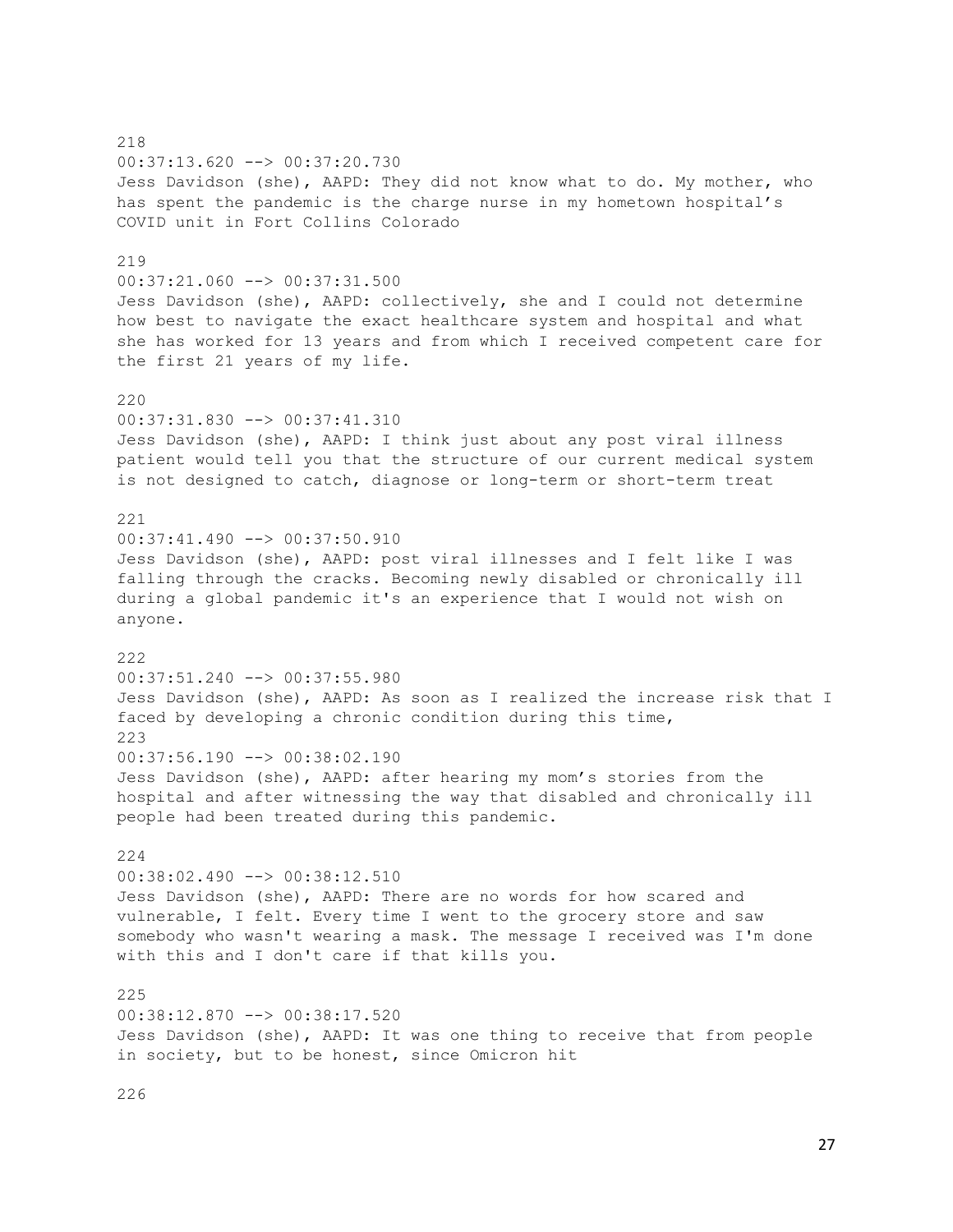00:38:17.820 --> 00:38:28.350 Jess Davidson (she), AAPD: it feels like the entire health care system medical system and government have kind of conceded that point as well. And it has been the most painful moment for me personally, since when I realized how at risk, I was when I got sick. 227 00:38:28.980 --> 00:38:36.810 Jess Davidson (she), AAPD: I moved more than 1000 miles at enormous fiscal expense to get access to the doctors that I needed back in DC something most patients cannot afford to do. 228  $00:38:37.200$  -->  $00:38:41.970$ Jess Davidson (she), AAPD: And then I became part of the 25% of dysautonomia patients who get a diagnosis, in the first year. 229 00:38:42.300 --> 00:38:50.100 Jess Davidson (she), AAPD: Once I had that diagnosis, which I thought was supposed to be the hard part it was still unclear how to proceed with treatment. Patients are suffering. 230 00:38:50.520 --> 00:38:59.760 Jess Davidson (she), AAPD: Autonomic dysfunction has emerged as a common symptom of long COVID, we know that dysautonomia is a common feature of other post viral illnesses. In 2013 231 00:39:00.360 --> 00:39:10.740 Jess Davidson (she), AAPD: Dysautonomia International say that five times fast conducted a survey of 700 patients that found that the average diagnostic delay for those patients was five years and 11 months. 232 00:39:10.950 --> 00:39:21.660 Jess Davidson (she), AAPD: 50% of patients traveled more than 100 miles from home to receive POTS related medical care and prior to being diagnosed with POTS, 59% of those patients were told by their doctors that their symptoms were likely 233 00:39:21.990 --> 00:39:29.760 Jess Davidson (she), AAPD: all in their head or a result of mental health issues. 27% of patients visited more than 10 doctors for their symptoms before being diagnosed with POTS.  $234$ 00:39:30.060 --> 00:39:37.860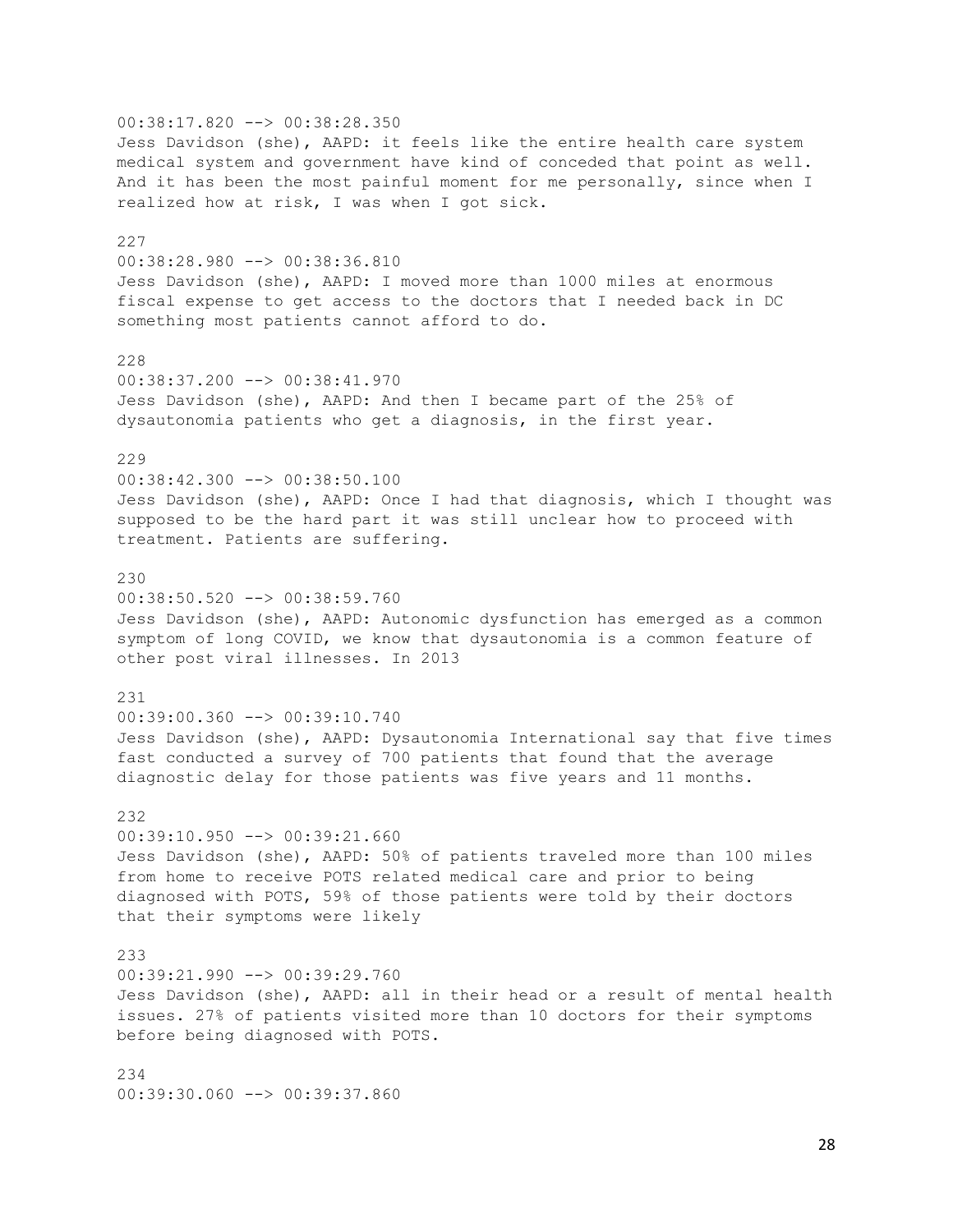Jess Davidson (she), AAPD: Please hear me when I say that, if only 5% or 1%, let alone, one third or half of COVID patients are becoming disabled by long COVID 235 00:39:38.160 --> 00:39:47.190 Jess Davidson (she), AAPD: far too many hundreds of thousands of Americans are currently suffering greatly while simultaneously being told that they're suffering is not real or will resolve on its own, in a few weeks. 236 00:39:47.490 --> 00:39:53.190 Jess Davidson (she), AAPD: This is a great injustice. We appreciate the significant research that has been invested in addressing long COVID 237 00:39:53.460 --> 00:40:03.870 Jess Davidson (she), AAPD: but we believe that the CDC and the federal government as a whole must do more, not just on long COVID but on post viral illnesses in general, about which the medical community seems to know very little at this time. 238 00:40:04.380 --> 00:40:13.200 Jess Davidson (she), AAPD: People developing long COVID are suffering and are struggling to access care because of lack of research dollars previously that we're not decided to go towards conditions like myalgic encephalomyelitis, 239 00:40:13.590 --> 00:40:25.290 Jess Davidson (she), AAPD: chronic fatigue syndrome, postural orthostatic tachycardia syndrome, dysautonomia and fibromyalgia. Research initiatives on long COVID must include these similarly presenting conditions. 240  $00:40:25.680$  -->  $00:40:33.600$ Jess Davidson (she), AAPD: And if the CDC cannot prevent these patients from getting COVID than the very least, these patients are owed by their government, is for the government to be extremely committed 241 00:40:33.840 --> 00:40:38.460 Jess Davidson (she), AAPD: to responding to the ways in which their health and lives have now been changed by getting this virus. 242  $00:40:38.760$  -->  $00:40:50.310$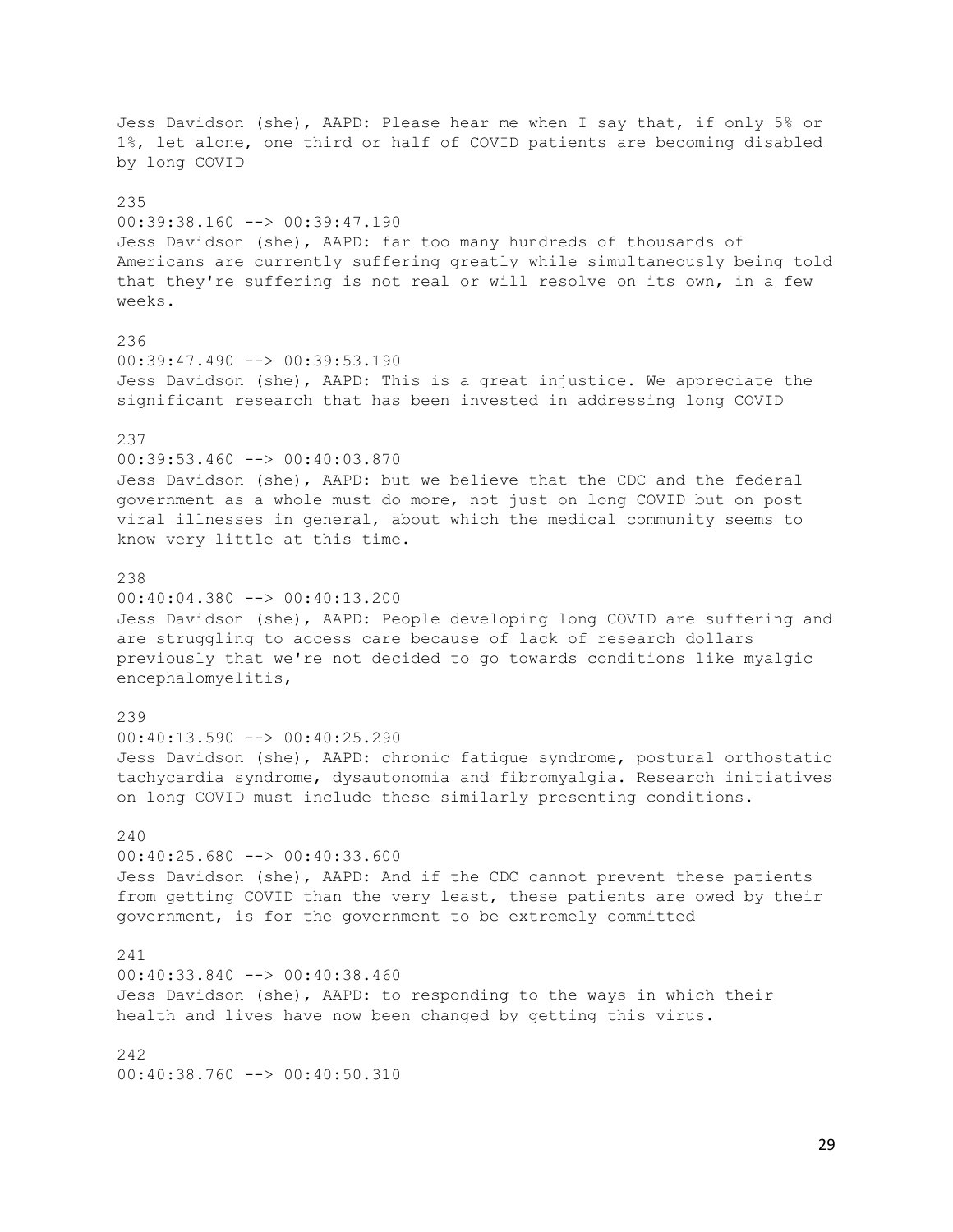Jess Davidson (she), AAPD: Becoming disabled is not a tragic thing it is a normal part of life and of the human experience but becoming disabled and feeling failed by the medical system, your doctors, society and your government 243 00:40:50.520 --> 00:40:57.780 Jess Davidson (she), AAPD: is tragic and it is wrong and the CDC should be prepared to use all of the tools at its disposal to embrace being responsive and responsible. 244  $00:40:57.960$  -->  $00:41:06.330$ Jess Davidson (she), AAPD: to the patients who did get this virus and who were lucky enough to survive it and now are looking at the rest of their lives. I'm going to turn it back to my colleague Bethany Thank you. 245 00:41:08.100 --> 00:41:18.450 Bethany Lilly, The Arc (she/hers): Thank you Jess and thank you to all of our speakers um I want to acknowledge that we just read an extremely long laundry list of policy concerns and issues to you. 246 00:41:18.810 --> 00:41:24.600 Bethany Lilly, The Arc (she/hers): But we did want to reserve time for the CDC to respond or for any thoughts or follow up questions that you might have. 247 00:41:25.140 --> 00:41:37.170 Bethany Lilly, The Arc (she/hers): As Julia made very clear, we would expect this to be the first of many conversations will be having with different centers and with the leadership of the agency, but we really want we wanted to be respectful and we do appreciate you giving us this time. 248  $00:41:40.410$   $\longrightarrow$   $00:41:53.580$ Rochelle Walensky: yeah maybe first I just there's one piece, I want to understand and that goes back to your comment Matt on masks because I just want to make sure I understand where you are with that were you speaking specifically to healthcare settings or to population? 249  $00:41:58.950$   $\longrightarrow$   $00:42:14.490$ Matthew Cortland: The very least, the very least that I would expect is guidance for healthcare settings that insists essentially on N95s because as you've written in JAMA Internal Medicine they provide better

respiratory protection and source control.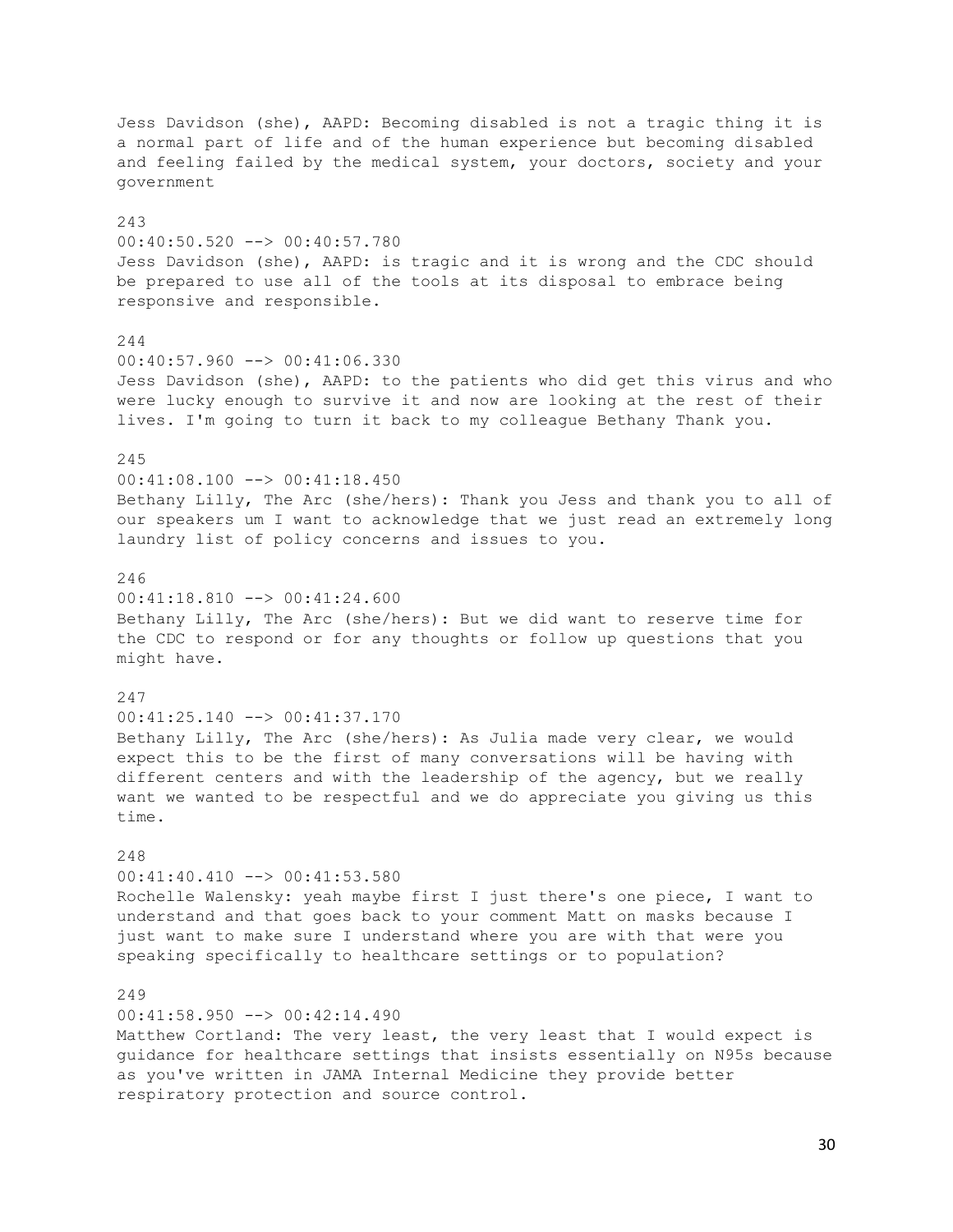250 00:42:16.890 --> 00:42:28.230 Matthew Cortland: It's a really the ask is one of the very least that we would expect, I think, is for healthcare settings as for the general public, the current guidance 251 00:42:30.090 --> 00:42:36.540 Matthew Cortland: I'll be honest with you, I don't quite understand CDC's position at this time, you issued a couple of tweets that said  $252$  $00:42:36.900$  -->  $00:42:43.260$ Matthew Cortland: the guidance will always be to wear a well-fitting mask I couldn't agree more a mask will only filter air 253 00:42:43.710 --> 00:42:47.070 Matthew Cortland: of it fits well but cloth masks don't fit well 254  $00:42:47.460$  -->  $00:42:55.980$ Matthew Cortland: that's sort of and they don't provide very good source control they don't they don't stop people from spewing out SARS CoV-2 they don't provide very good respiratory protection to the wearers 255 00:42:56.250 --> 00:43:03.780 Matthew Cortland: meaning they don't really protect you that well against Omicron again I want to be very clear, I understand the science has changed we're dealing with a new variant. 256 00:43:04.410 --> 00:43:12.570 Matthew Cortland: CDC needs, you know I fully understand that you need time to gather data that you're an evidence-based organization, but we are now 257 00:43:13.200 --> 00:43:21.900 Matthew Cortland: in a world in which Omicron, is the dominant variant it is, it is much more transmissible according to CDC's own publications than previous variants 258 00:43:22.380 --> 00:43:29.160 Matthew Cortland: And I would expect masking guidance to develop into to

really what for me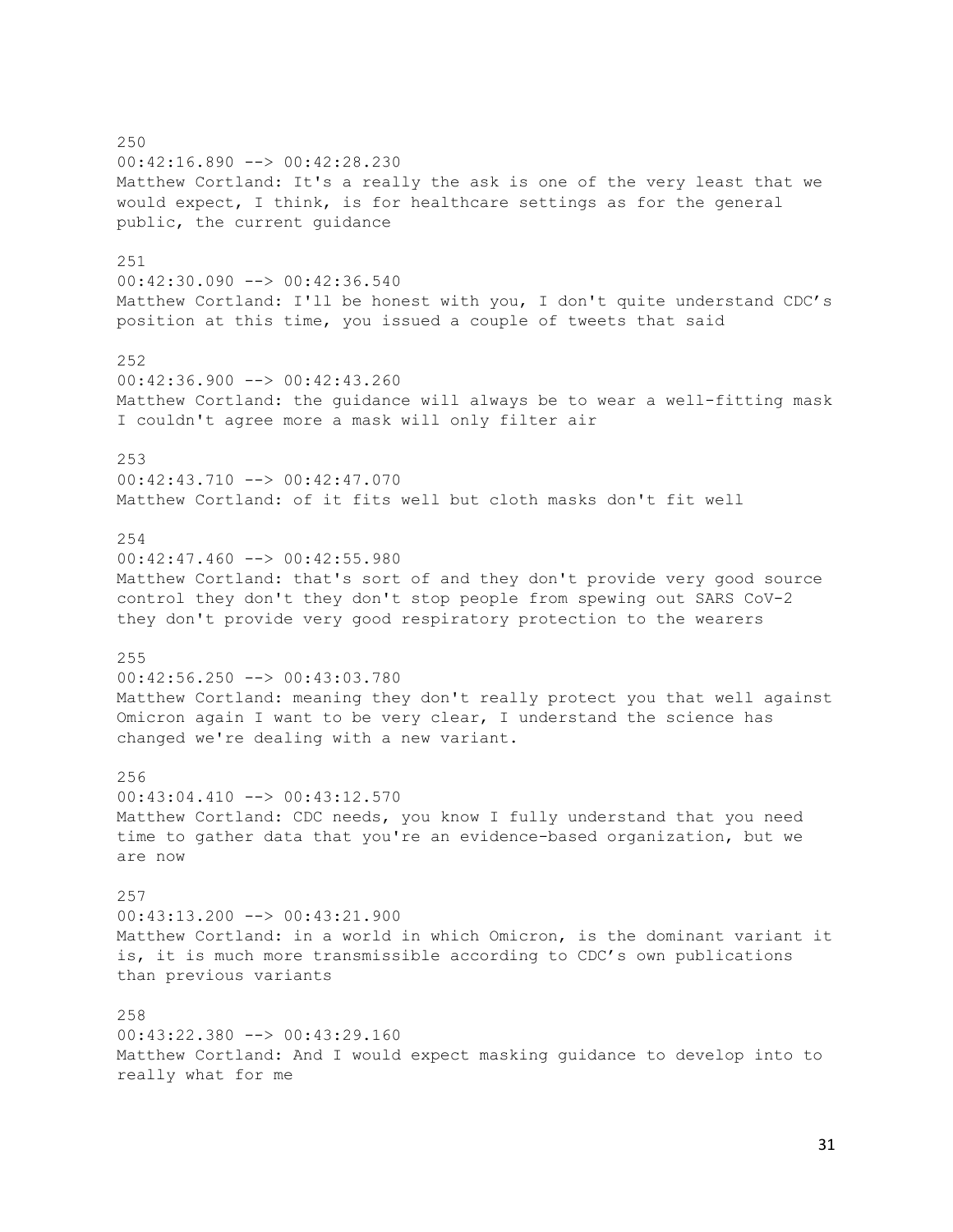259 00:43:29.970 --> 00:43:37.380 Matthew Cortland: as a chronically ill and immunocompromised disabled person, I'm looking at is there is a thing that actually CDC guidance could do. 260 00:43:37.800 --> 00:43:44.220 Matthew Cortland: That would protect me a lot more than where we are now, which is 39% of people using cloth masks instead of 261 00:43:44.760 --> 00:43:58.410 Matthew Cortland: either disposable surgical masks or N95s which provide better source control and better respiratory protection and I'm really when I'm when I'm thinking about well I need to go to the pharmacy they're wearing cloth masks I know that's not stopping SARS-CoV-2. 262  $00:43:59.550$  -->  $00:44:02.220$ Matthew Cortland: So it's really the healthcare setting 263  $00:44:02.730$   $\longrightarrow$   $00:44:12.930$ Matthew Cortland: just because we are like by virtue of our existence forced to go to those places like I had to go to a Mass Eye and Ear last month I didn't have a choice, if I wanted to continue to be alive, I had to go in and 264 00:44:13.590 --> 00:44:21.240 Matthew Cortland: N95 but people are still walking in with cloth masks and not all of the providers wearing N95 so guidance 265  $00:44:21.480$   $\rightarrow$  00:44:32.130 Matthew Cortland: that addresses healthcare settings would be the sort of the bare minimum, and then a broader population guidance that recognizes, we are almost two years into this thing now we are two years into this thing. 266 00:44:33.480 --> 00:44:38.880 Matthew Cortland: It's time to move beyond cloth masks we are no longer in the crunch, in which you are trying to figure out 267 00:44:39.360 --> 00:44:50.640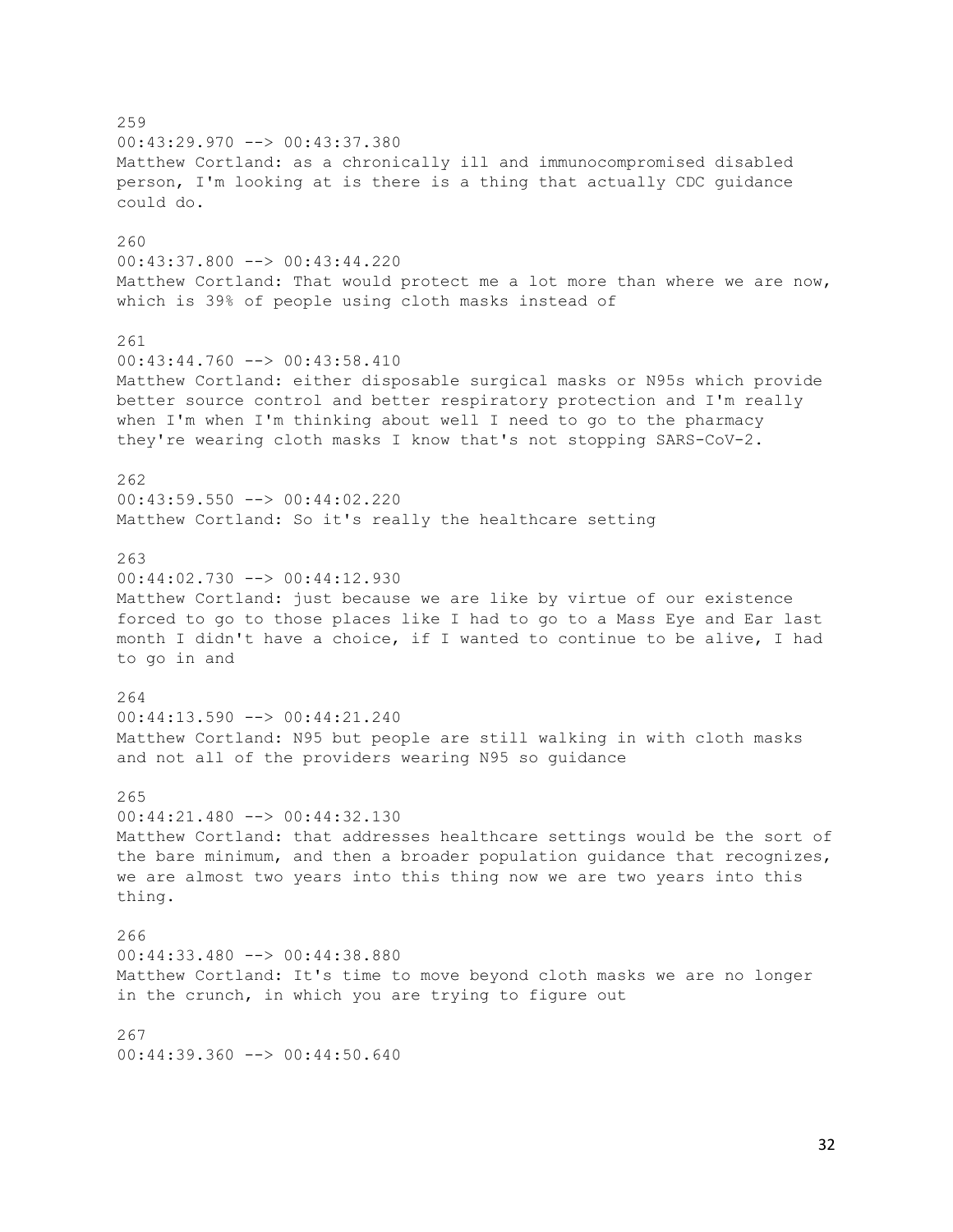Matthew Cortland: how do we extend N95 supply, so that they exist in the OR. We're not in that crisis place anymore 3M is doing new stories that they have plenty of capacity for their 268 00:44:50.880 --> 00:45:06.450 Matthew Cortland: 3Ms, I've got I am literally distributing these to folks who rely on SSI because SSI is \$794 a month and you don't have the money to buy an N95 mask when you're living in enforced poverty so really that sort of guidance. 269 00:45:07.530 --> 00:45:16.110 Matthew Cortland: it's a broad thing, and I know there's a lot of data and I don't want to monopolize the discussion, I look forward to further conversations about this. 270  $00:45:16.440$  -->  $00:45:23.910$ Matthew Cortland: But it's a healthcare setting and then a general population setting and if you protect me, Dr. Walensky you've protected almost everyone. 271 00:45:25.740 --> 00:45:41.070 Rochelle Walensky: Yeah um so thank you for that I will. I do want to acknowledge that we're working actively on updating our masking guidance, I think, our masking website and information. I still believe that any mask is better than no mask. 272  $00:45:42.210$  -->  $00:45:57.090$ Rochelle Walensky: And that you know wearing the best protection, you can is you know, should be the optimal right. I do want to first say thank you for sharing your experiences your lived experiences. 273 00:45:58.470 --> 00:45:59.430 Rochelle Walensky: I can't. 274  $00:46:00.570$  -->  $00:46:13.170$ Rochelle Walensky: pretend to understand all of your lived experiences, but hearing them is really I'm learning a lot, I fully continue to need to learn more there's no question about that and I'm committed to doing so. 275

```
00:46:13.710 --> 00:46:25.620
```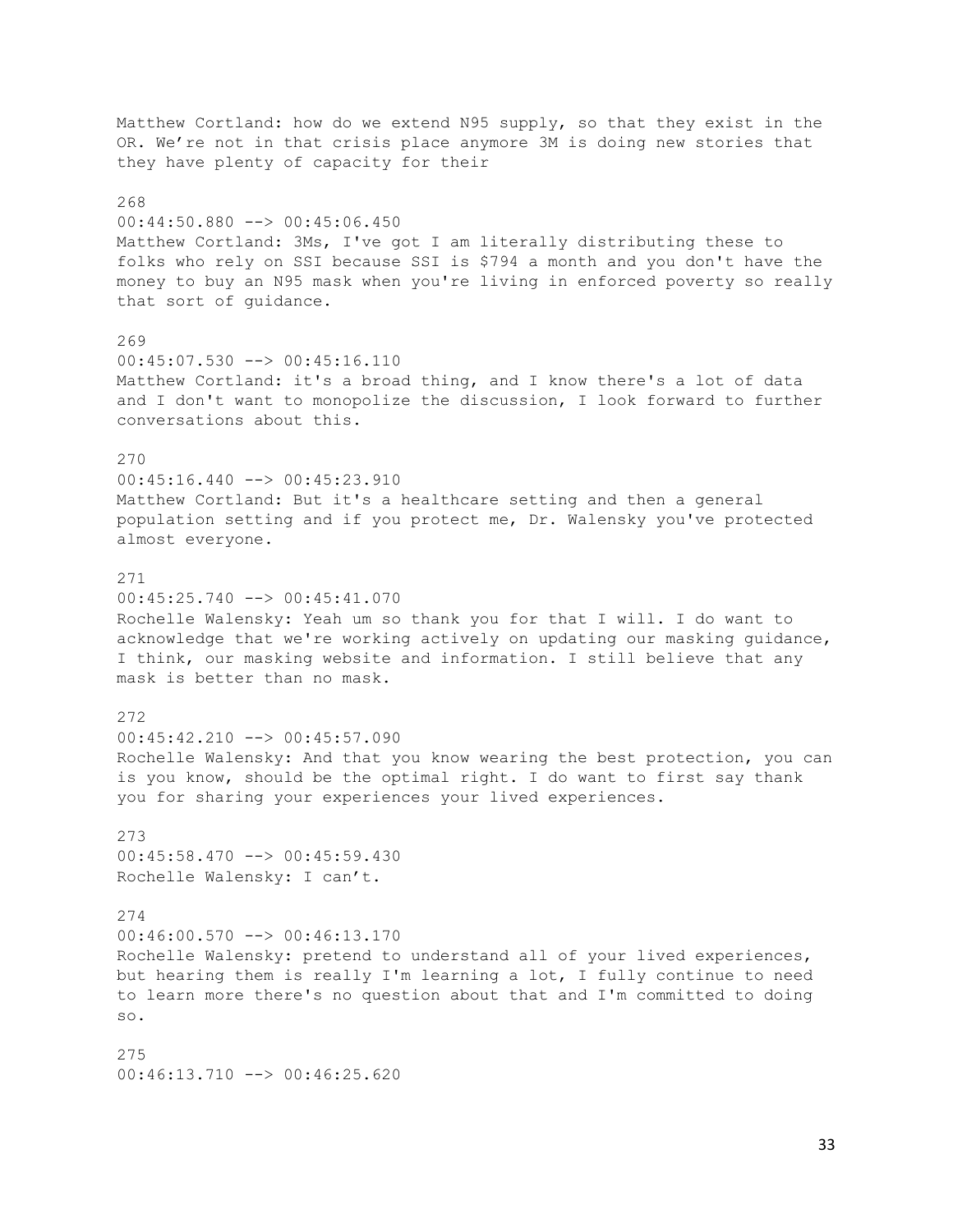Rochelle Walensky: I think I want to acknowledge that I too have family members who are disabled, I have taken care of patients, I have community members who are disabled, and so 276 00:46:26.460 --> 00:46:39.270 Rochelle Walensky: I do bring with this a dose of understanding, some of the disability communities, I can't I don't know all of them, but some of them and I'm committed to learning more. 277 00:46:39.810 --> 00:46:59.370 Rochelle Walensky: We've done a lot since we started, we have more work to do. We started and we didn't have a disability metric on our website, which was intolerable as far as I'm concerned. We now have a means of collecting data our health equity 278 00:47:01.680 --> 00:47:17.640 Rochelle Walensky: initiative that started this year is not just racial and ethnic minorities, this is disability communities and many other areas where we are committed to looking at the data and I said to my agency 279 00:47:18.720 --> 00:47:26.730 Rochelle Walensky: we can't do anything about data that we don't know about and oh, by the way, seeing the data is not enough. 280 00:47:27.120 --> 00:47:33.840 Rochelle Walensky: because we need to take action and I've actually said I no longer want to report on inequities I want to do something about them. 281 00:47:34.410 --> 00:47:44.400 Rochelle Walensky: And I've said that loud and clear to my agency, and we need to see the data first so that we know where to take those actions um I know from my 282 00:47:44.820 --> 00:47:55.350 Rochelle Walensky: life from before coming here that the best way to do this work is in partnership, the best way to make a difference is to have the active voices at the table. 283 00:47:55.770 --> 00:48:09.900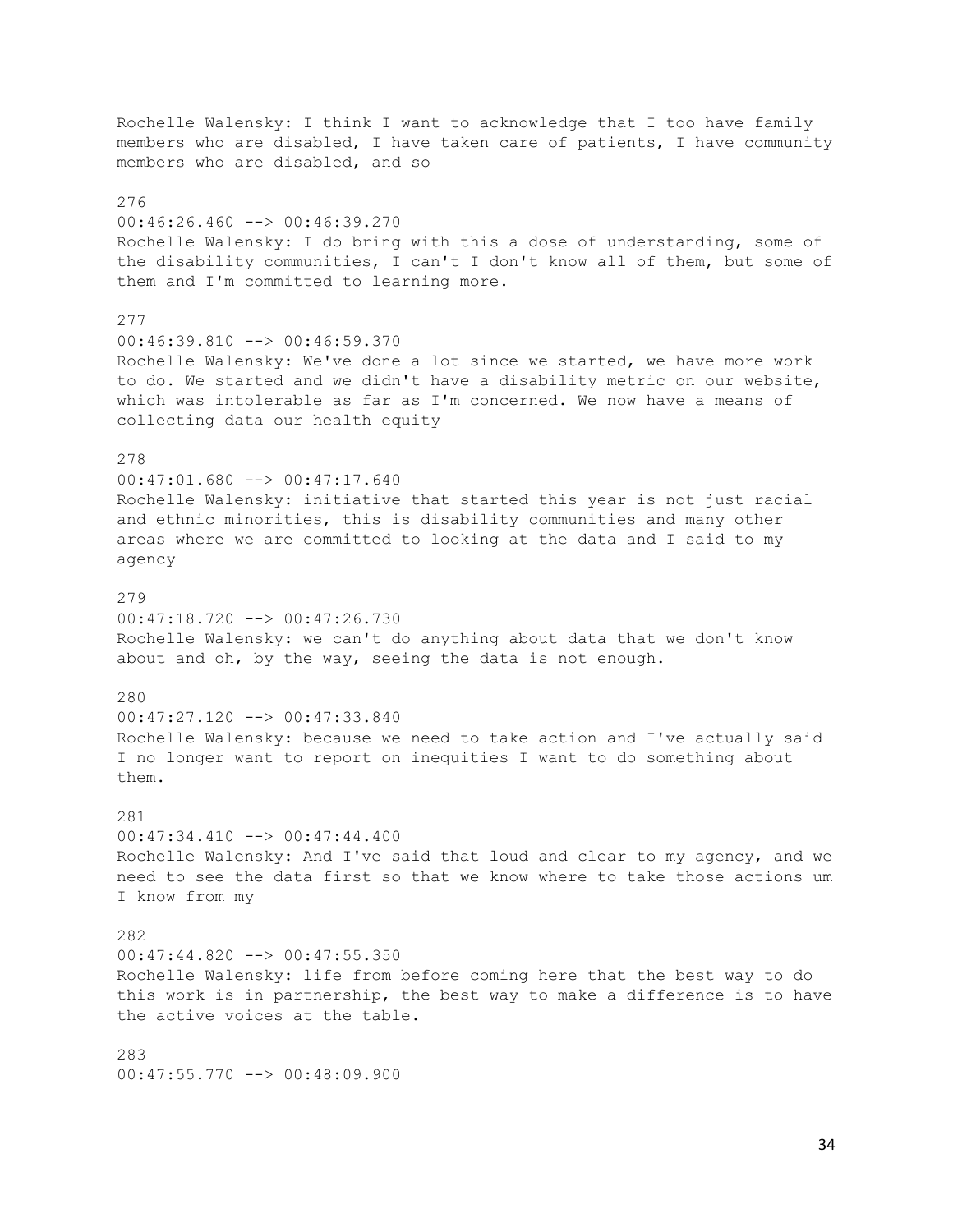Rochelle Walensky: I'm committed to doing that Dr. Remley has been a key part of that, and what I will say is again I'm sorry for how hurtful my comments were, they were not intended that way. 284 00:48:10.380 --> 00:48:26.280 Rochelle Walensky: But what I do hope after this conversation is to double down on a commitment, because that moment that was hurtful for all of us, I think, mostly for you is the motivation to lean in and do better. 285 00:48:28.020 --> 00:48:34.320 Jamila Headley: Dr Walensky. Jamila Headley here, I just have one more ask for you, I know that we are at time. 286 00:48:35.100 --> 00:48:41.910 Jamila Headley: But I really want to ask if you can make an explicit commitment to commit to ongoing meetings with you 287 00:48:42.420 --> 00:48:53.790 Jamila Headley: and with others on your team with this group of people, I know, we made it as an ask, but I wonder if you can make it a really explicit commitment to that and an explicit commitment to who will follow up with us to make sure that that happens. 288  $00:48:54.510$  -->  $00:49:07.110$ Rochelle Walensky: Yeah what I'd like to do, I will commit that CDC leadership will be engaged senior leadership will be engaged. Dr. Remley will most definitely be among those I will commit to being engaged myself. 289  $00:49:07.500$  -->  $00:49:18.540$ Rochelle Walensky: I have learned over the last year that I can't commit to anything in the next 24 hours, and so what I really do want to do is say yes, I will be engaged. 290 00:49:18.990 --> 00:49:34.650 Rochelle Walensky: Will I'd be at every meeting, I'm really true to my word and I don't want to commit something I can't I really can't do, but what I can say is we, as an agency, we are committed to this, our senior leadership is committed to this, and if I can't be there, I will absolutely hear the read out.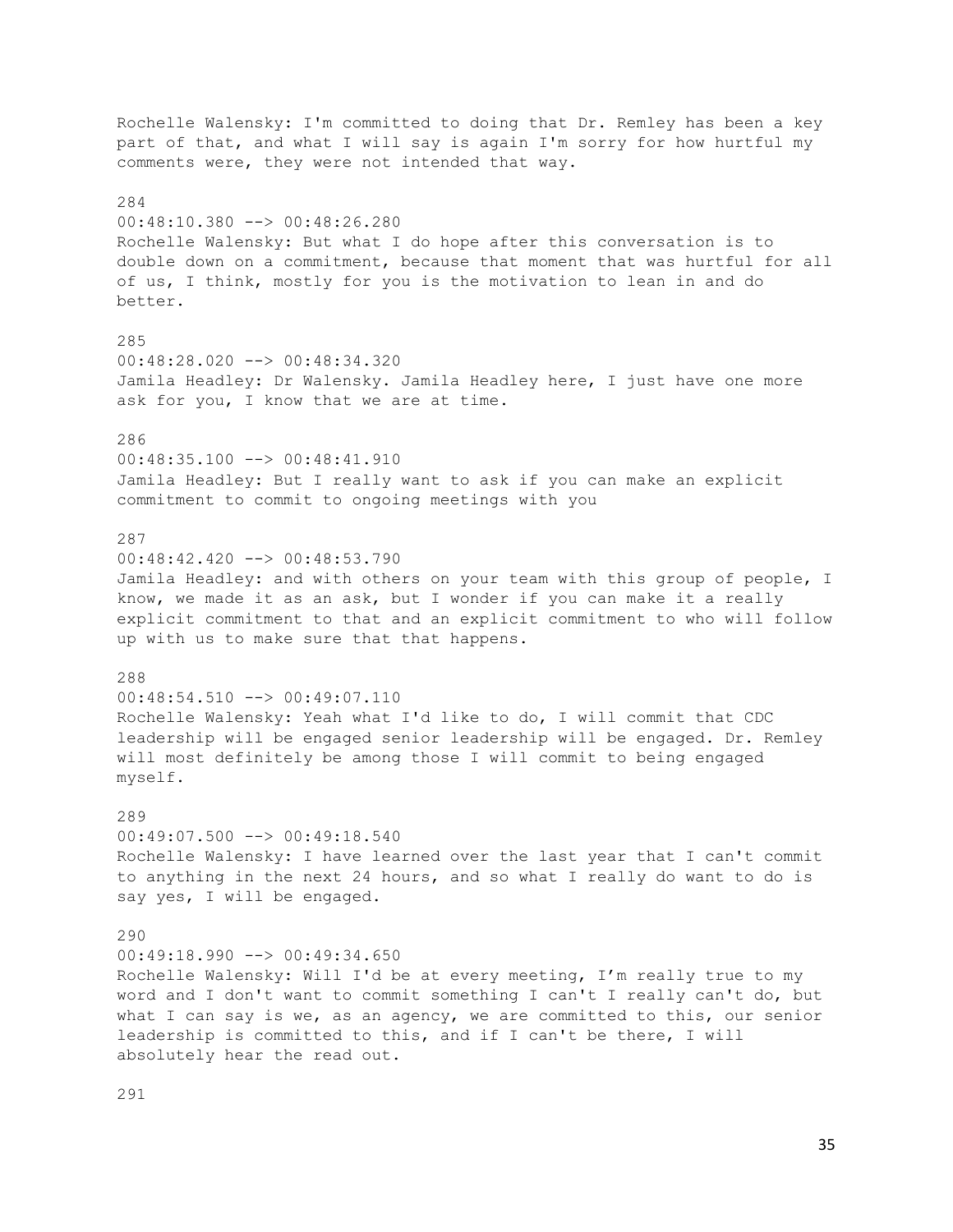00:49:37.920 --> 00:49:38.400 Jamila Headley: Thank you. 292 00:49:44.280 --> 00:49:51.600 Bethany Lilly, The Arc (she/hers): And thank you to all the advocates and for all the CDC folks who attended and thank you very much again for meeting with us and listening to our concerns. 293  $00:49:52.620$  -->  $00:50:06.300$ Rochelle Walensky: And I'm just Matt you explicitly noted that you have a loved one who is unwell, so please I wish speedy recovery, I hope that is not the case for others, but I wish you all a speedy recovery. 294  $00:50:07.470$  -->  $00:50:07.860$ Thank you. 295 00:50:11.700 --> 00:50:16.170 Dori Salcido, CDC: Thank you everyone, we look forward to future conversations appreciate your time today. 296 00:50:16.830 --> 00:50:17.820 Rochelle Walensky: Thank you very much. 297  $00:50:18.240$  -->  $00:50:21.900$ Jamila Headley: And thank you Bethany for facilitating us so expertly yeah. 298 00:50:22.590 --> 00:50:24.150 Bethany Lilly, The Arc (she/hers): always happy to keep us on time. 299  $00:50:25.020$  -->  $00:50:25.770$ Karen Remley, CDC (she, her): Thank you Bethany. 300 00:50:27.480 --> 00:50:27.870 Rochelle Walensky: Thank you. 301 00:50:30.060 --> 00:50:30.750 Bethany Lilly, The Arc (she/hers): Bye everyone.